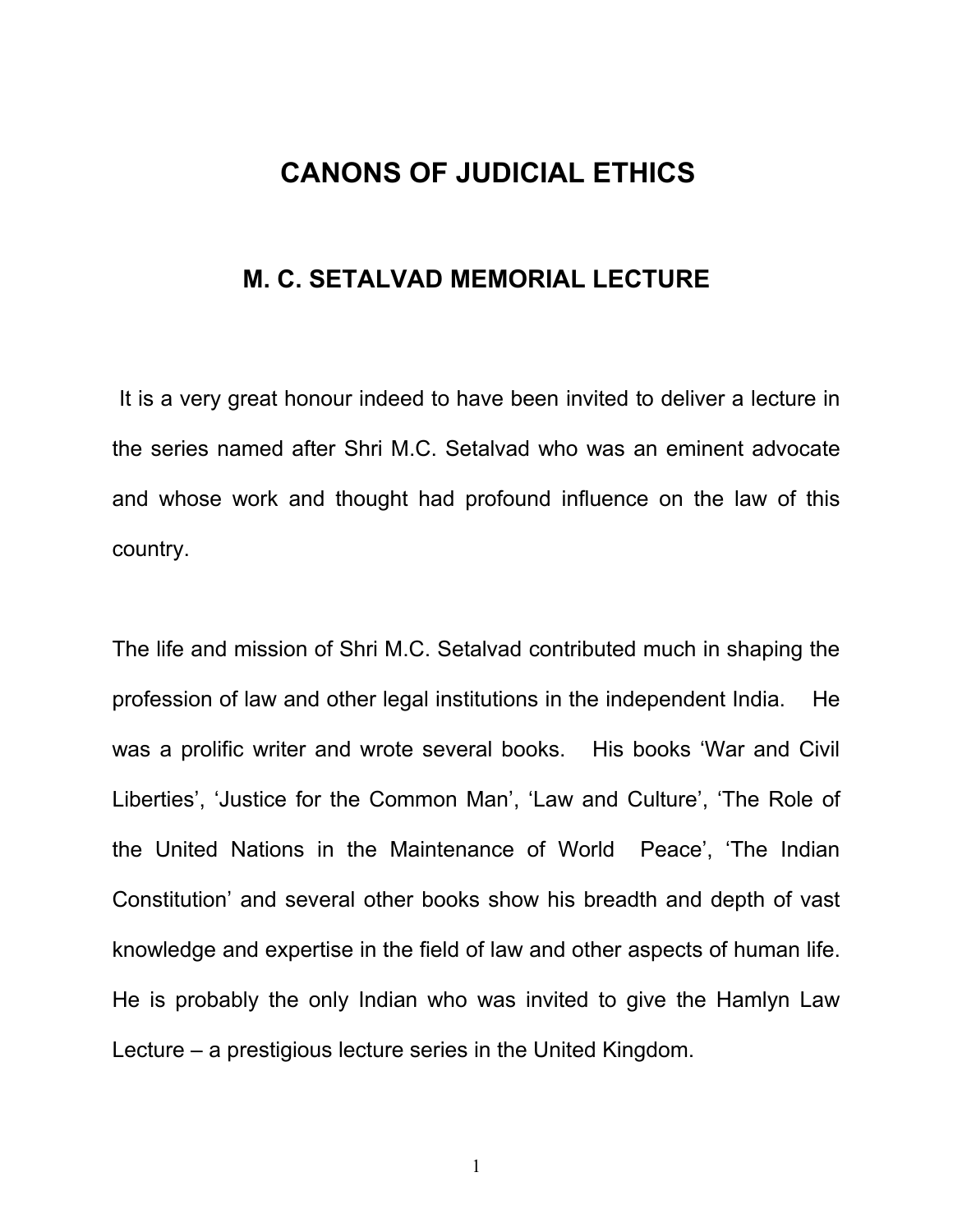After he delivered the Hamlyn Law Lecture at London on October 17, 1960, the Times reported that :-

"The powers of the courts in India in controlling arbitrary action by the administration were more far-reaching than in England, and perhaps he invoked at lesser cost and with greater expedition."

His autobiography – "My Life, Law and Other Things" – published in 1970 is a book which gives insight into information of various incidents that had happened right from 1919 to 1969.

The legal philosophy developed by him was special relevance and must attract special attention in the era of gloabisation.

Shri M.C. Setalvad was born on the 12<sup>th</sup> November, 1884 in Ahmedabad and his early education was there. Later his father shifted to Bombay and he was admitted in the Wilson High School. He passed his matriculation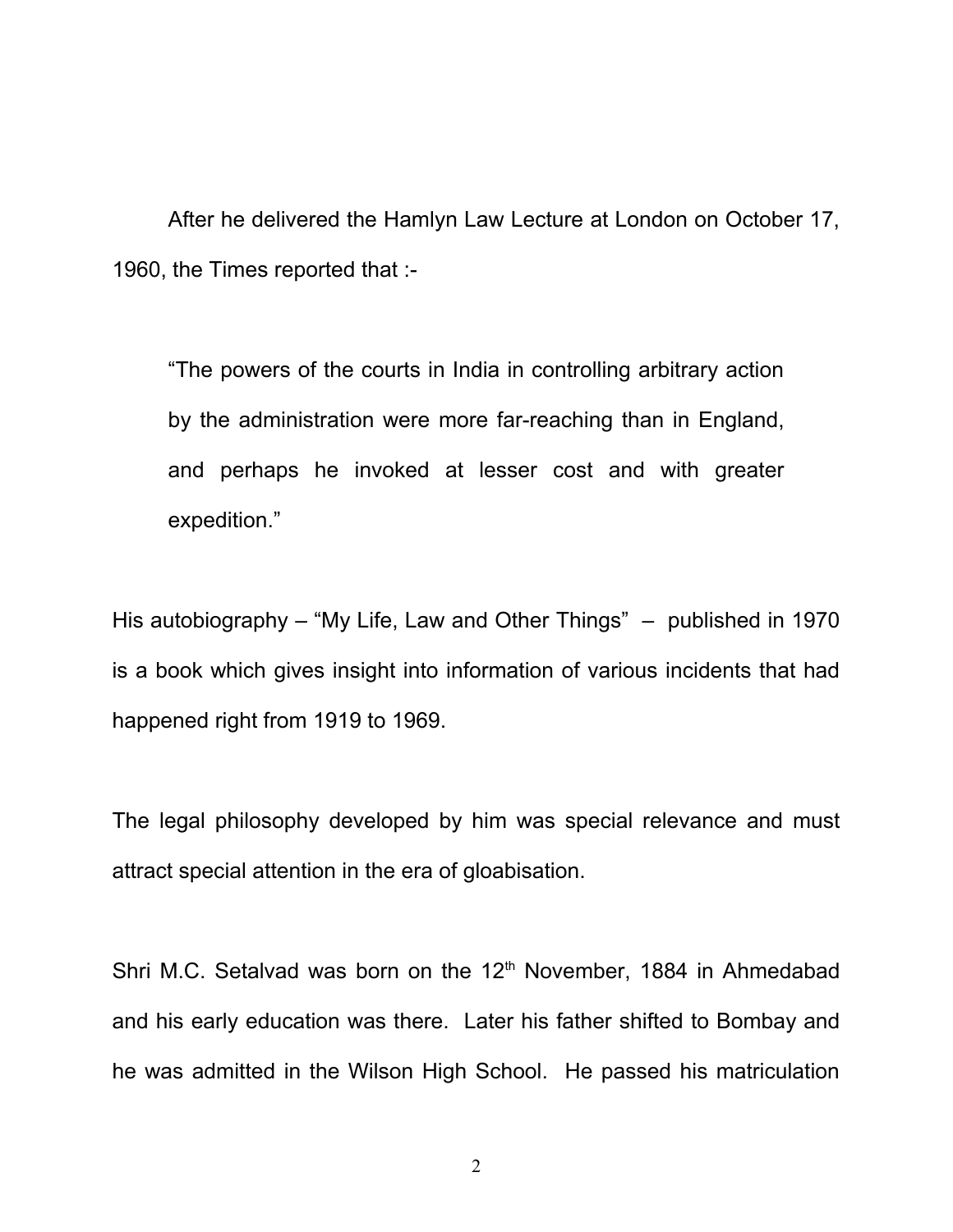examination in 1899 and in 1900 he joined the Elphinstone College in Ahmedabad. He passed his LL.B. examination in 1906. By this time his father had already acquired leading legal practice in the original side of the High Court of Bombay and he joined his father's chamber. He became the Advocate General of Bombay in 1937 and served in that capacity till 1942. In 1947 he had the rare distinction and responsibility to represent India at the Radcliffe Commission that set out the determination of boundaries for the provinces of Punjab and Bengal, between India and Pakistan. He was also a Member to the delegation to the United Nations General Assembly that represented the issue of Indian inhabitants in South Africa.

As is also well known he was appointed as the Attorney General of India after the commencement of the Constitution in 1950 and held that prestigious office for 13 long years.

The first Law Commission was headed by him (1955 to 1958) prepared several important reports and findings on issues such as; Liability of the State in Tort, Parliamentary Legislation relating to Sales Tax, Limitation Act, 1908, On the proposal that High Courts should sit in Benches at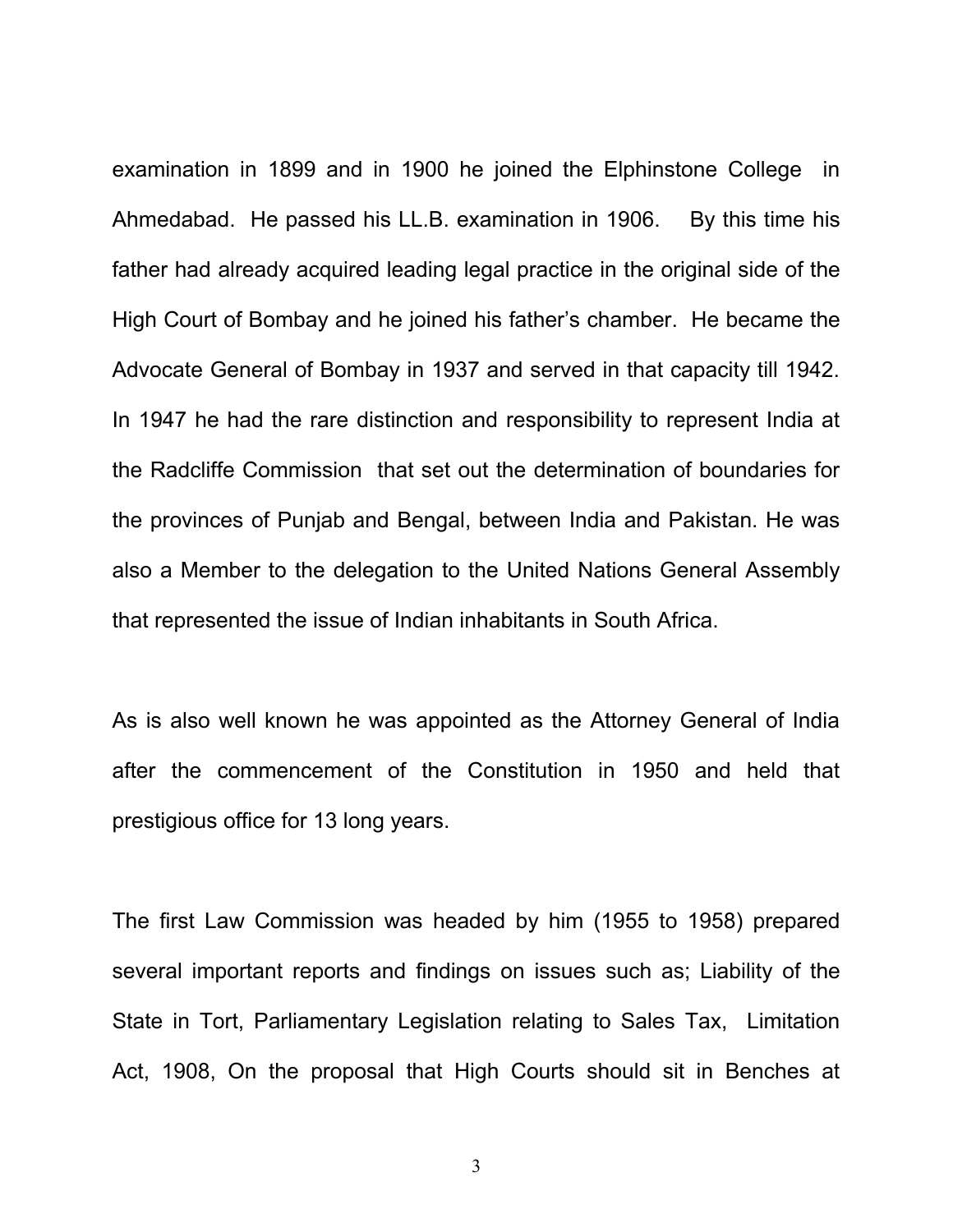different places in a State, British Statutes Applicable to India, Registration Act, 1908, Partnership Act, 1932, Sale of Goods Act, 1930, Specific Relief Act, 1877, Law of Acquisition and Requisitioning of Land, Negotiable Instruments Act, 1881, Income-Tax Act, 1922, Contract Act, 1872, and Reform of Judicial Administration.

There is much that we can learn from Sri Setalvad and his writings. They reflect not just his genius but his intellectual and professional honesty. The principles that he followed in his life are as relevant to us today as they were in his time and we cannot afford to bury them under the guise of pragmatism. We only need to look at Sri Setalvad's life to know that while following the highest of ethical principles we can still attain the greatest success in the profession.

At the outset, I must say that the subject chosen seems to be a permanent one and, therefore, everything which could possibly be said and a great deal more besides, has already been said and repeated in so many different tongues and with so many varying conclusions, and any further observations upon the matter are inevitably either plagiaristic or redundant.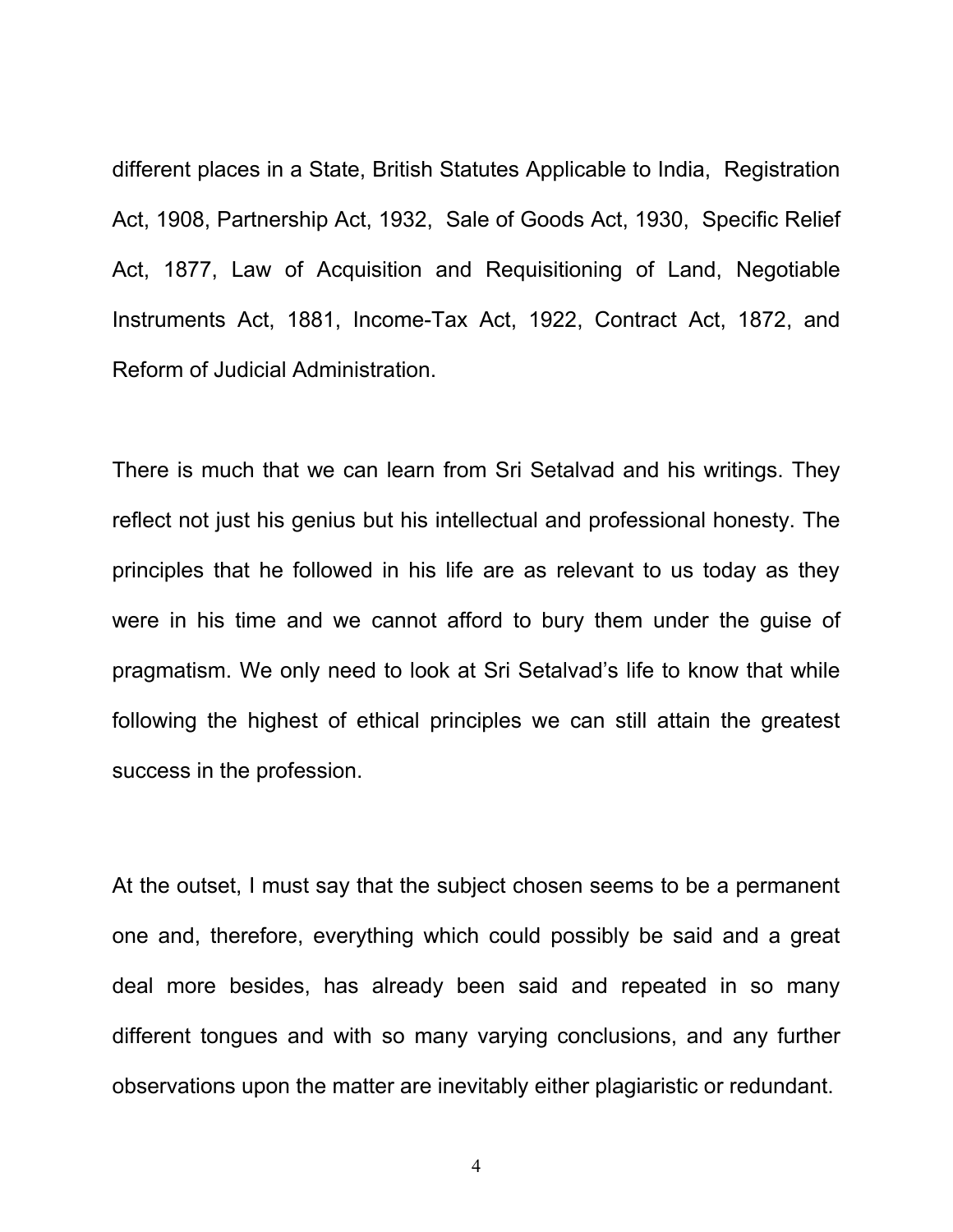The office of a judge and the respect for his judgments is protected and gains prestige based on the way a judge conducts himself in his public and private life. Following the highest standards of judicial ethics bears importance in today's world as though a judge may have the best ethical fibre he may inadvertently draw himself into disrepute or controversy for the lack of knowledge of judicial ethics. The failure of such a professional obligation could often even pose a threat to the reputation of the judiciary in general. Apart from dealing with his case load a judge is expected to be well versed with the law and procedures, as well as be up to date with the latest legal developments. The time of a judge is also often consumed by administrative responsibilities. However, inadvertence or ignorance of the norms whatever the pressures of time on a judge can never be cited as an excuse.

Therefore, a judge needs to update himself with not only the changes in the law but also constantly keep abreast with judicial ethics. A judge must appreciate that it is a process of continuous education and must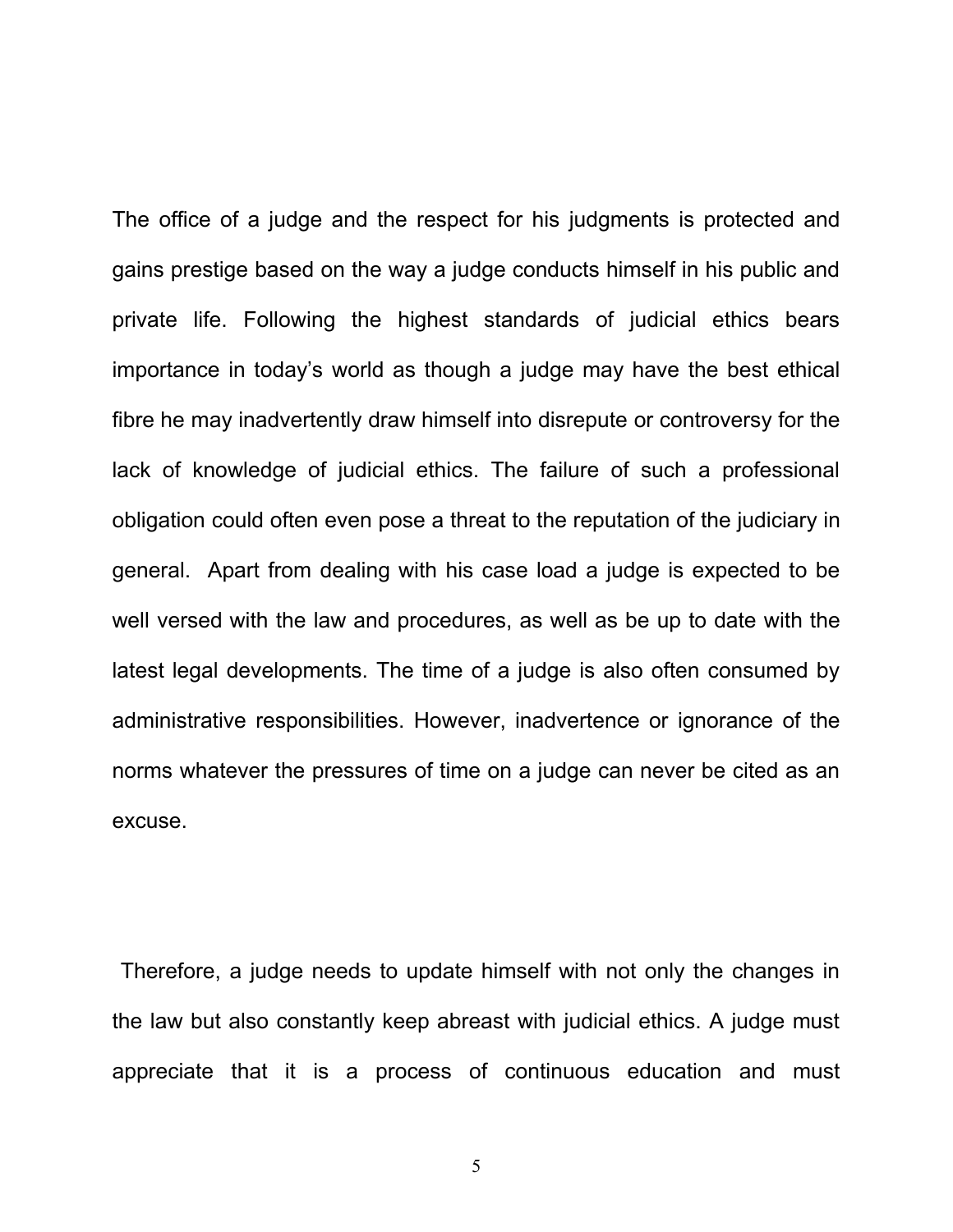periodically remind himself of the high ethical standards that he is expected to maintain. While following the established practices is always a well accepted path, attending seminars and panels on judicial ethics and sharing ideas with fellow judges at various forums about such practices could also provide a valuable opportunity for sharing of experiences and learning from each other. Apart from providing encouragement to judges to follow such ideals it can also act as a deterrent from unethical conduct.

Just as justice must not only be deemed to have been done but also appear to have been done ethics values must also be appeared to have been practiced. Avoiding impropriety and even a semblance of impropriety and being impartial and diligent in his conduct is a duty that a judge owes to the institution of the judiciary itself as he must be aware that the any slackness on his part could have an impact on the public perception of the integrity of the judiciary and in turn affect the independence of the judiciary. Although it goes without saying that a judge should maintain the highest standards of personal ethics, a judge should not let his standards of personal righteousness, (however high and commendable they may be) come in the way of practicing the required codes of ethical judicial conduct.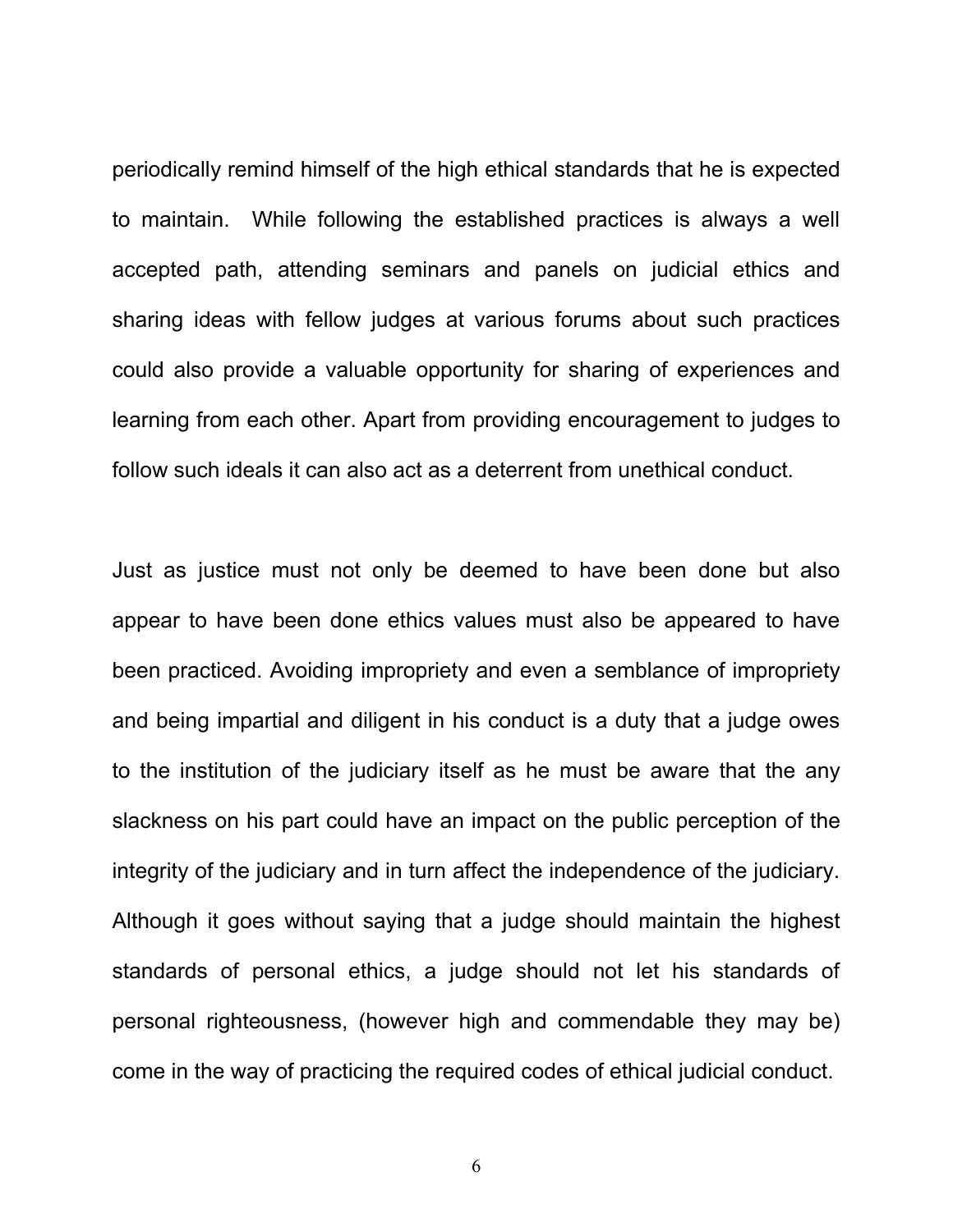New situations and changes in society require us to constantly re-examine and re-affirm our own values. Therefore judges must constantly discuss and evaluate their role and conduct in the light of such challenges and protect themselves from ethical entrapment. They must take on the challenge and establish for themselves a code of ethics that is always ahead of their times thus setting the benchmark for even other organs of the polity to follow.

Furthermore, unless a judge has a firm grounding in judicial ethics and is religious in its practice, he may fail to anticipate the ethical issues and challenges at the right point in time. And thus if a judge is not conscientious he may be unexpectedly confronted with ethical questions at a later point of time causing unnecessary embarrassment that could easily have been avoided.

Thus, a judge must train himself to recognize and anticipate the ethical challenges and confront them and evaluate their own conduct even when no criticism may be raised by litigants, the Bar, or the media.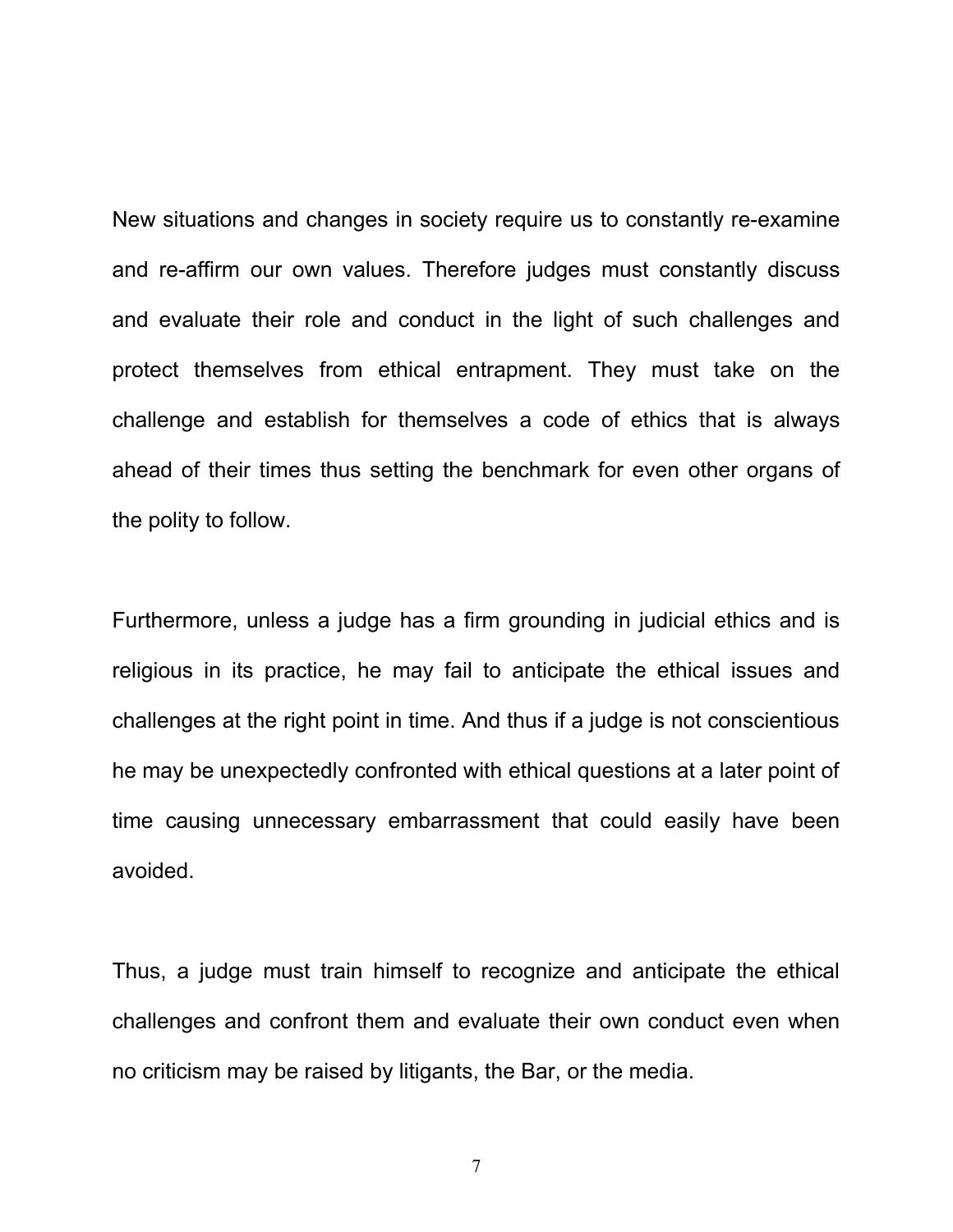The time is ripe for an open discussion on ethical challenges faced by judges amongst themselves not only to bring clarity to ourselves but also to further raise the standards of ethical judicial conduct for ourselves and place the Indian judiciary beyond any possible reproach. This would be in keeping with the highest traditions of judicial ethics that the Indian judiciary is known and respected for by our people in comparison to any other branch of the polity. And a judiciary equipped with a strong ethical tradition can never lose its moral strength or stature to dispense justice and is protected from attack from all quarters.

Judges should create an internal forum for themselves where they can come together and discuss new ethical developments and problems. Apart from sharing of their experiences and thus refining their own understanding such a forum would also be suitably placed to set the agenda on ethics to be followed by not just by the judiciary but by other branches as well. It need not be emphasized that a judiciary that enjoys the confidence of its people can be a great source of stability in a vibrant democracy such as ours and continue to play a pivotal role in the maintenance of rule of law. In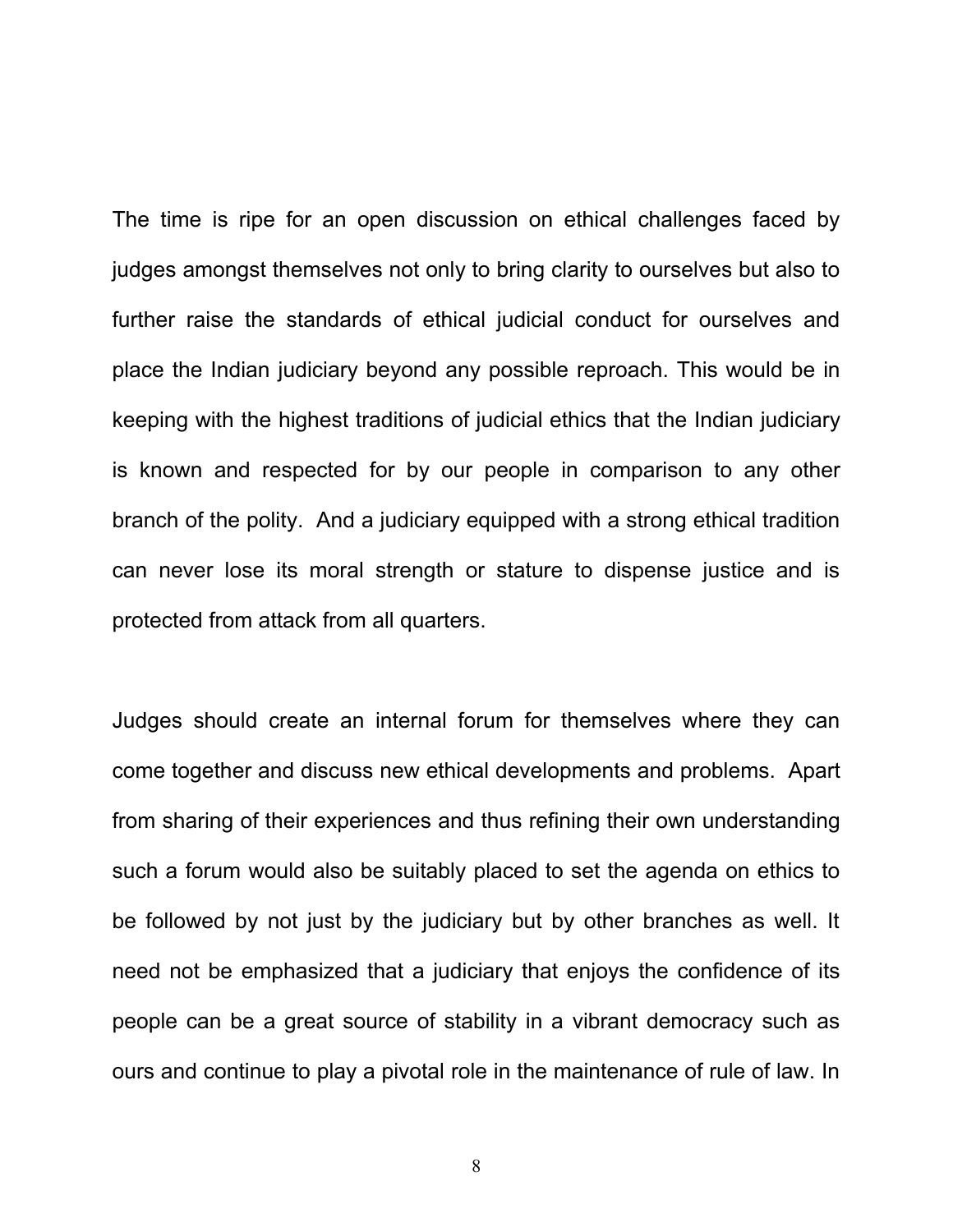the current Indian polity the judiciary is called upon to control and regulate new areas of law everyday and is thus under constant scrutiny. Therefore preserving the highest standards of judicial ethics is critical to the judiciary's continued legitimacy and public acceptance. In the above context, it must be stated that respect for the judiciary cannot be blindly demanded or enforced. True respect can only come through the proper conduct and dispensation of justice by judiciary itself.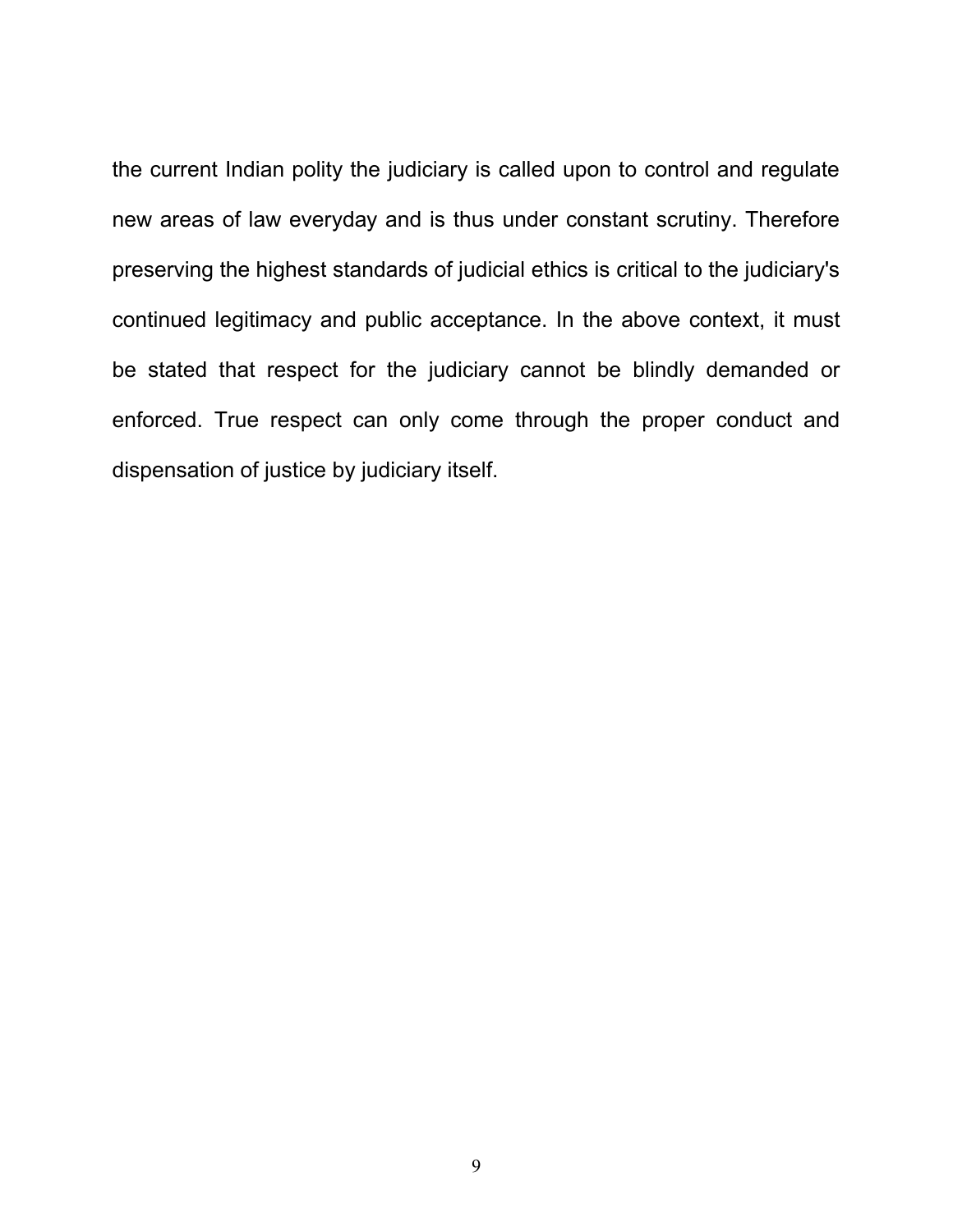If I may borrow the words of Justice J.B. Thomas of Australia :

*"Some standards can be prescribed by law, but the spirit of, and the quality of the service rendered by; a profession depends far more on its observance of ethical standards. These are far more rigorous than legal standards.... They are learnt not by precept but by the example and influence of respected peers. Judicial standards are acquired, so to speak, by professional osmosis. They are enforced immediately by conscience."* [Judicial Ethics in Australia, 2d ed. Sydney: LBC Information Services, 1997]

Newly appointed judges must appreciate the fact that they are now part of an institution and that their individual actions could have a bearing on the entire institution. In the public perception, a single wrongful act committed by a judge could often annul much of the credibility upheld by the judiciary. Although the Indian judiciary is known for its high ethical standards, it need not be pointed out that though the media may or may not highlight the personal sacrifices and the generally high levels of ethical conduct maintained by the vast majority of judges, a single infraction by a judge could often be lead to untold damage to entire institution of the judiciary.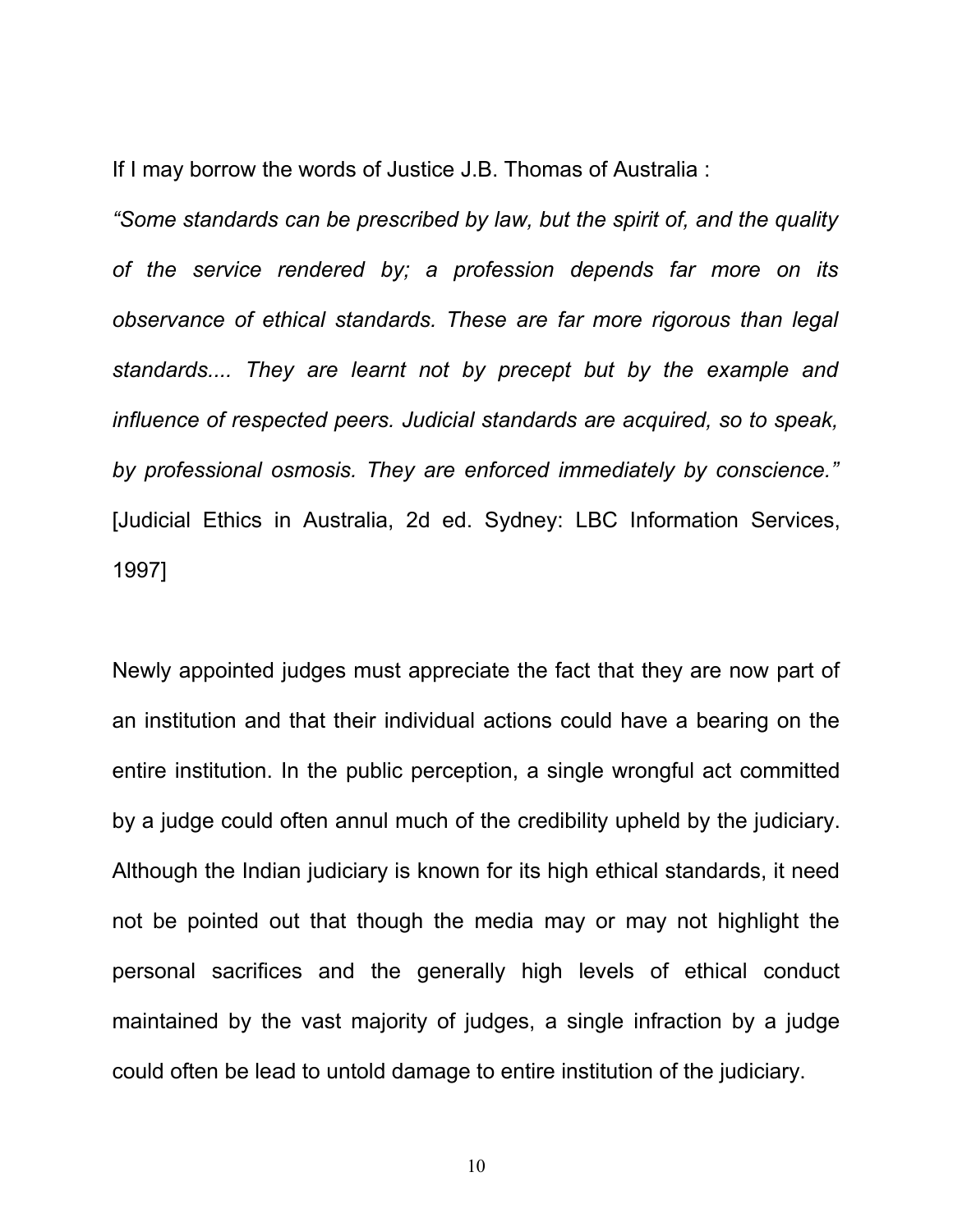# **Let me know share with you some of the ethical values that I cherish and I feel are particularly important.**

#### Public Speech:

Judges must be cautious of their role and responsibilities while engaging in public speech. Law is supposed to be founded upon morality and judges have to do with making law and its interpretation. Hence, the ethical obligation rests harder upon their shoulders. Judges must constantly be aware of their role and position in society and cannot be frivolous in the use of their words. It need not be stated that the words from a judge whether inside or out of the court room carry far more weightage than an average citizen. And while a judge may feel similar frustrations as an ordinary average citizen, they must weigh their freedoms against their ethical obligations as a judge who must not state his views in public over controversial issues that are *sub judice* or likely to be adjudicated upon by courts. In certain case it may also amount to prejudging issues and create needless controversy.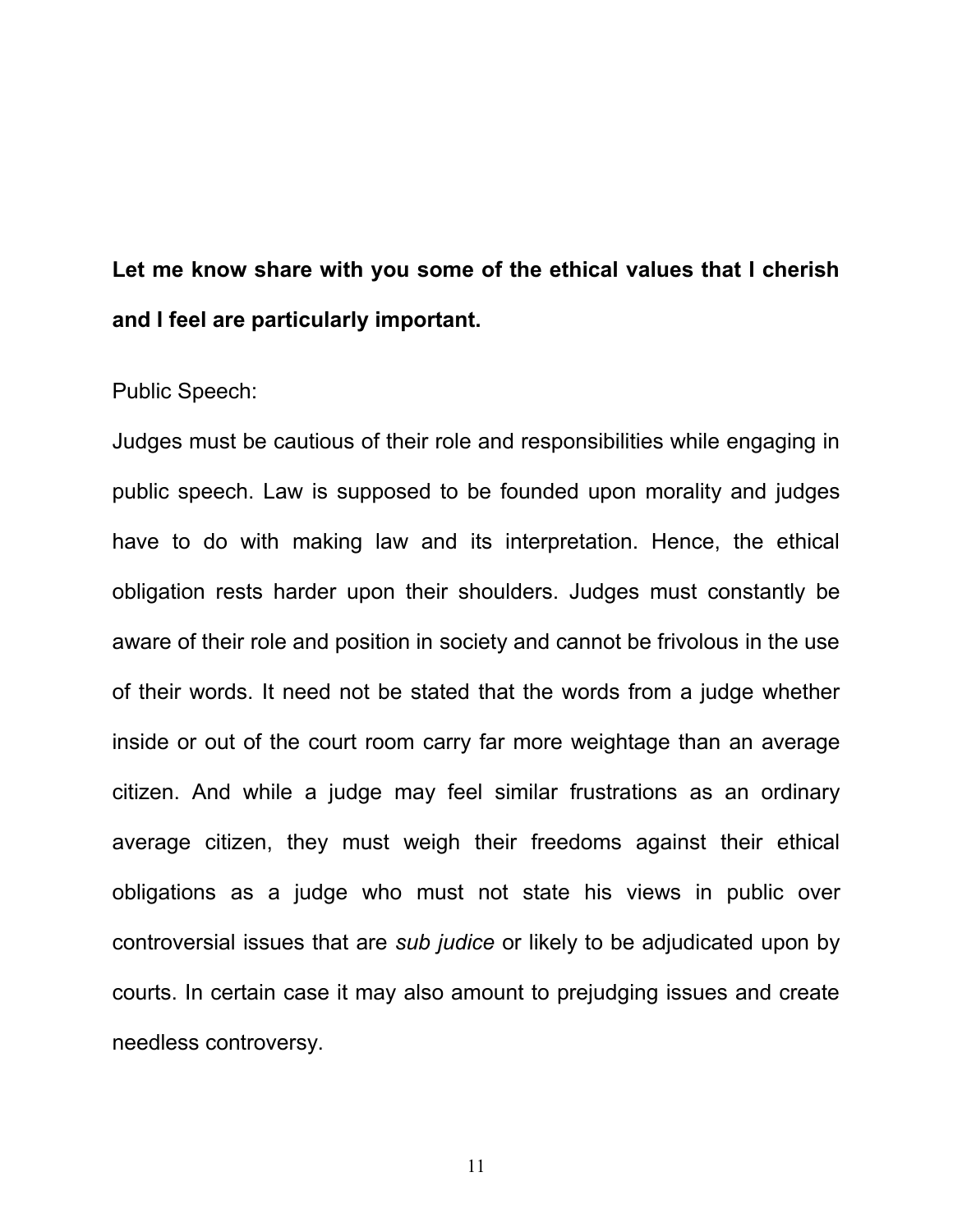#### Public Trust:

A judge must respect and honour his judicial office. It is an institution of public trust and he must endeavor to leave such office with higher respect and public confidence than when he inherited it. Societal equilibrium and faith in rule of law depends on the strength of the dignity of the judicial office. Judges are after all temporary occupants of an office that existed before us and will continue to exist after our exit.

#### Family Conduct:

Judges are bestowed with the responsibility of judging the conduct of fellow citizens. Therefore it is only natural that they be expected to make truthful decisions in their own lives. If they succumb to making the wrong choices they lose the moral authority to judge the lives of others. Further, Judges are not only held responsible for their own conduct but also for that of their families. Such relationships may sometimes give rise to complex ethical challenges as they may place additional restrictions on the family members of a judge. Therefore, great caution also needs to be exercised by a judge and his family and friends while conducting themselves. This may even mean that they may have to sacrifice some of their freedoms that they may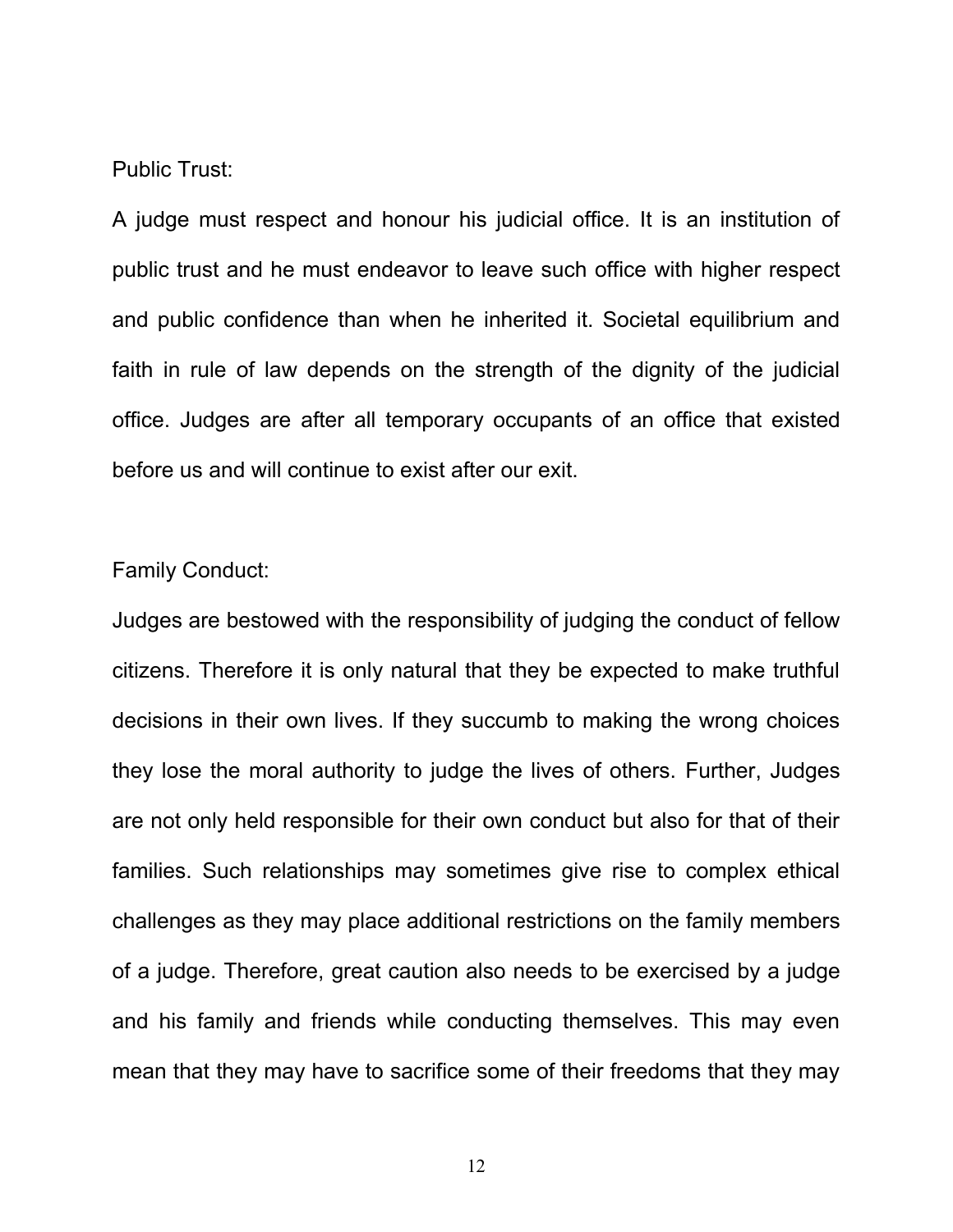have otherwise enjoyed. Wisdom can be gained from the 1972 ABA Model Code of Judicial Conduct which stipulated that; *"A judge should encourage members of his family to adhere to the same standards of political conduct that apply to him."* Judges must constantly consult each other as well as draw from national and international practices of ethical judicial conduct as no amount of caution can sometimes be sufficient in order to avoid any conflict of interest and uncalled for controversy. Lord Denning in his monumental 'Freedom under the Law', discusses about striking a balance between private individual right and public convenience and states; *"the moral of it all is that a true balance must be kept between personal freedom on the one hand and social security on the other."*

#### Recusal:

A judge may often encounter situations where a conflict of interest arises or where there is an apparent conflict of interest which may require him to recuse himself from the matter. Bias is one of the factors that may require recusal. While considering the question of bias a judge may have to evaluate not only whether he would indeed be influenced in his decision but also whether he may be perceived as being biased which may weaken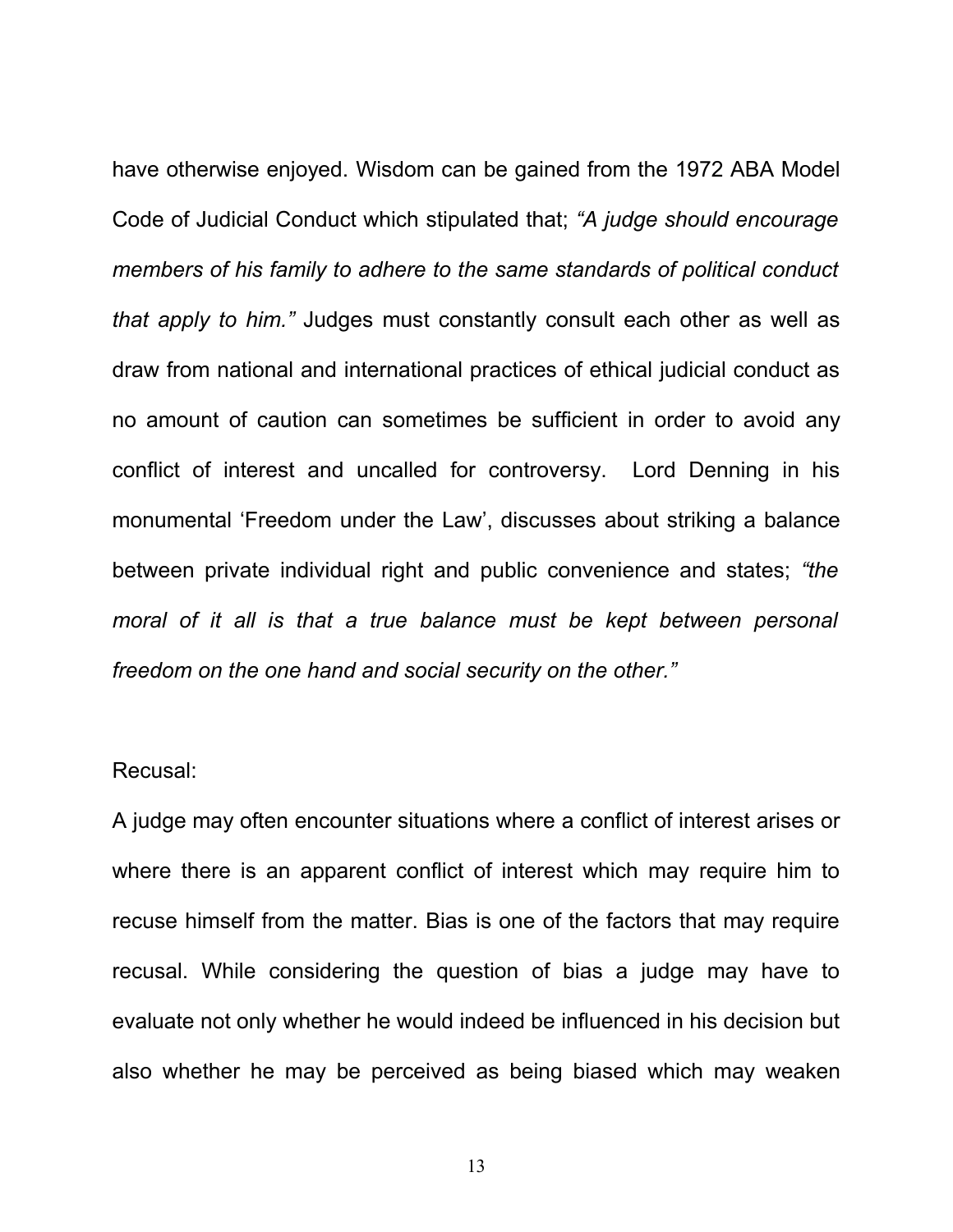public trust ultimately. Ethical considerations play a decisive role in influencing a judge's recusal from a case.

Compassion and Conscience:

Being compassionate as a judge is as indispensable judicial ethic. A judge's metamorphosis from a student of law, to a practitioner and later as a judge often desensitizes us to the gravity and the impact of our work on litigants and the general public. We must resist the tendency to treat a case as a routine matter because for the litigant it is often his first brush with the rule of law, after probably having exhausted all his other available options. And the decision of a judge will undoubtedly alter the course of the litigant's life. Thus while upholding the rule of law if a judge can award a patient hearing to both the parties and be compassionate in his application of law, it often alleviates their suffering and certainly enhances their respect for the judiciary.

A sense of compassion in a judge is not a weakness as is sometimes supposed. It is a reflection of the divine spark within him, for pity is a kind of knowledge wherewith men are reminded of obscure and neglected interests which are of the highest concern to humanity.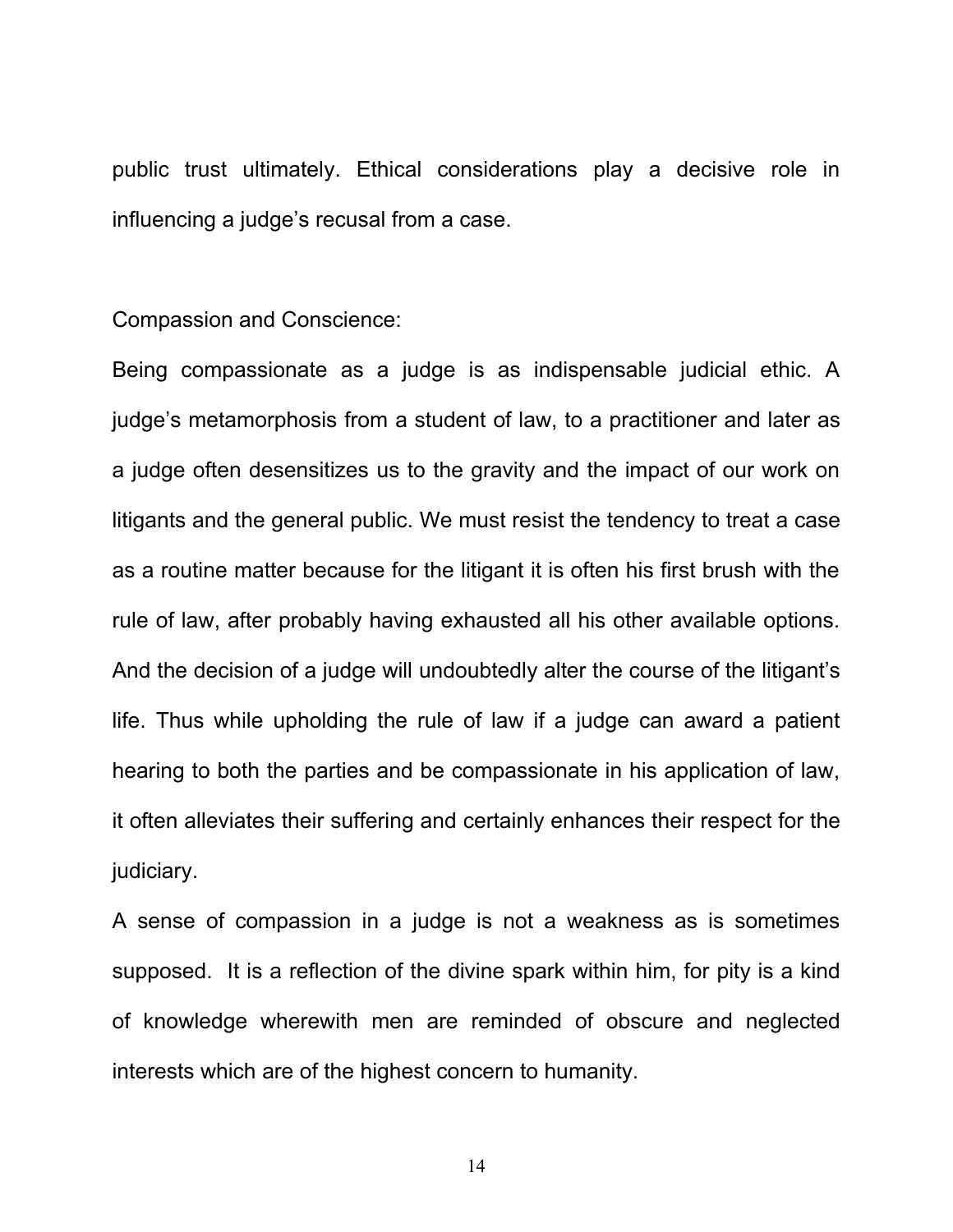Ethical norms are meant to inspire excellence. We are expected to adhere to them not for the fear of penalties but out of our own volition and based upon own personal values. And although various documents set out general guidelines for us to follow we are also bound by our own inner values which guide us. The compliance of any value or rule and the efficient working of a system is ultimately dependent on the individual's good conscience than legal or societal sanctions.

#### Avoiding Class Bias:

Speaking of judges, Prof. Griffith in his book 'The politics of the Judiciary' says *"Judges are a product of a class and have the characteristics of that class… The judges define the public interest, inevitably from the viewpoint of their own class."*

The strength of our judiciary also depends on their ability to treat citizens of various religious, social and economic backgrounds without bias or prejudice. A class bias where an individual may be prejudices against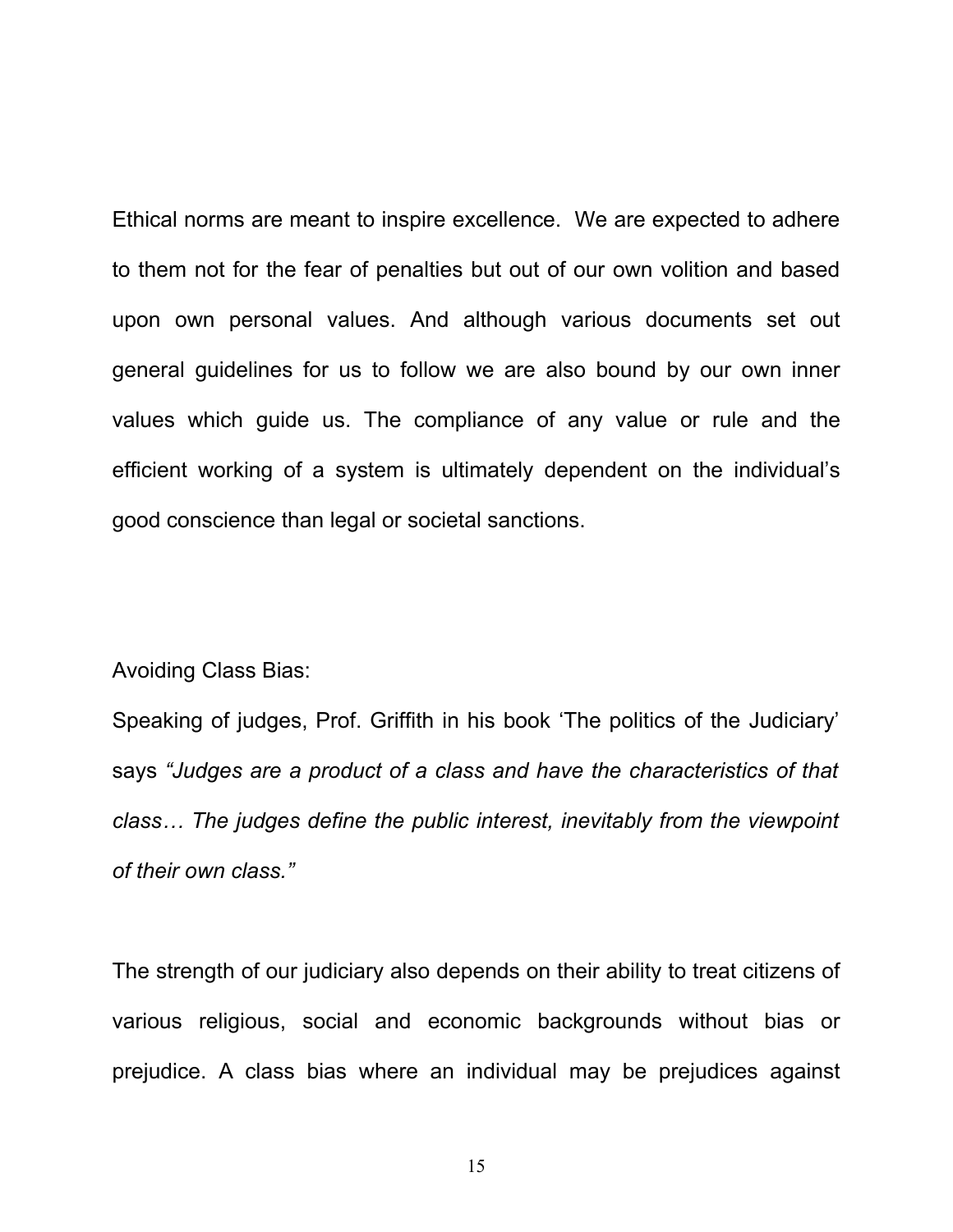another individual not because of who he is but 'what' he is also not uncommon in any society. A judge like any other individual must guard against succumbing to such biases.

It is true that no judge worthy of his office would knowingly permit any cloud of prejudice to darken his understanding or to influence his decision. Judge often believes that he has acted with what Edmund Burke called the *"cold neutrality of an impartial judge."* But this blind faith in his impartiality that he lulls himself into a false sense of security. He has not taken into account the limitations of human nature. The partiality, the prejudice, with which we are concerned is not an overt act, something tangible on which you can put your finger. There is a considerable body of psychological information which demonstrates that impartiality can in general be approximated even less closely than is supposed by skeptics. About the weakness of human mind, Justice Cardozo once said *"Deep below consciousness are other forces, the likes and the dislikes, the predilections and the prejudices, the complex of instincts and emotions and habits and convictions, which make the man, whether he be litigant or judge."* Judges have to free themselves from this sort of bias.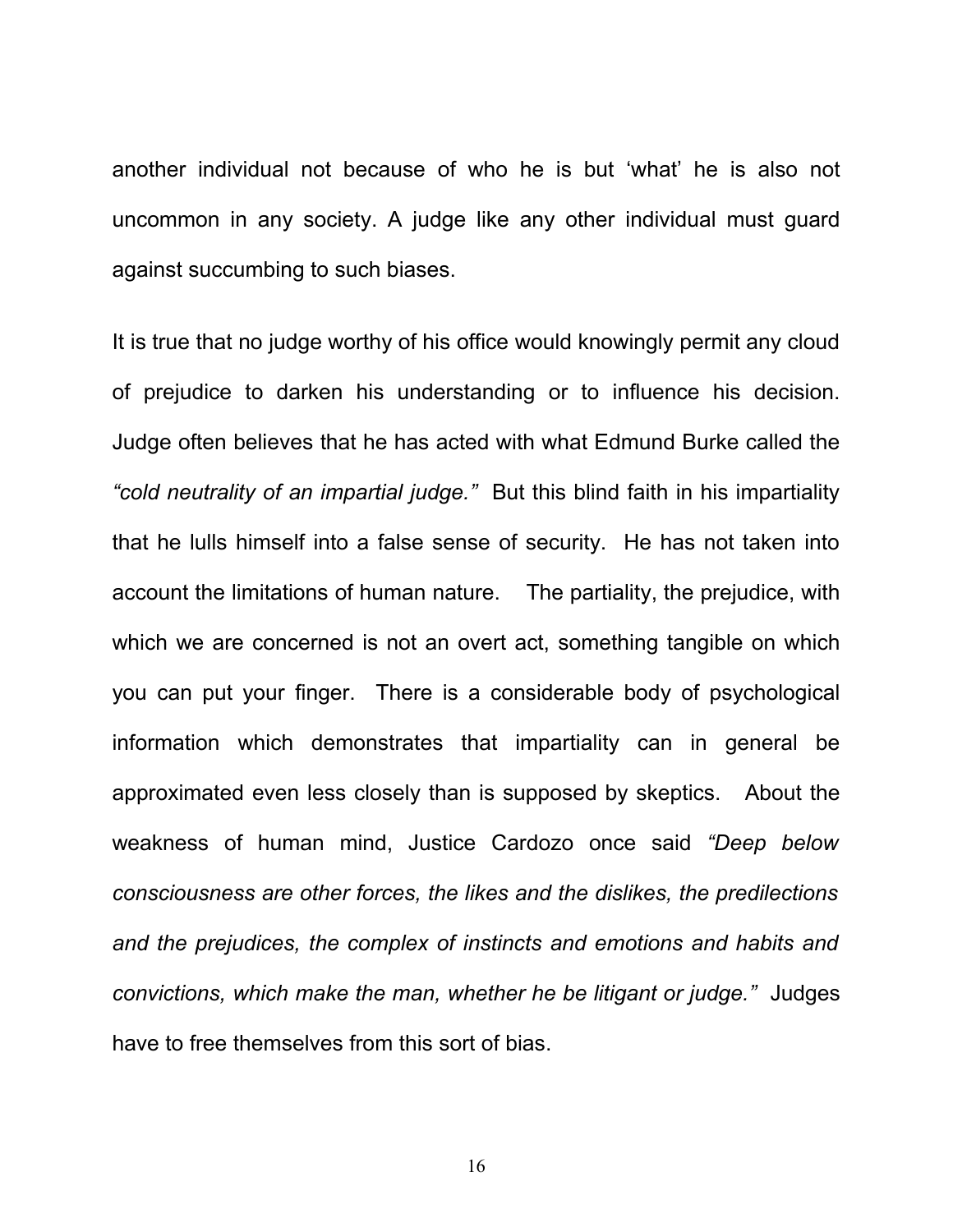Hon'ble Bernard L. Shientag, while giving the Third Annual Benjamin N. Cardozo Lecture, has observed :-

"Naturally, it is in cases where the creative faculty of the judicial process operates, where there is a choice of competing analogies, that the personality of the judge, the individual tone of his mind, the color of his experience, the character and variety of his interests and his prepossessions, all play an important role. For the judge, in effect, to detach himself from his whole personality, is a difficulty, if not an impossible, task. We make progress, therefore, when we recognize this condition as part of the weakness of human nature."

#### Constitutional Values:

The creative judge's starting point is a belief in a changing or evolving society, in which there is a continuous need for the law to be modified so as to bring it back into touch with social need. He must juxtapose evolving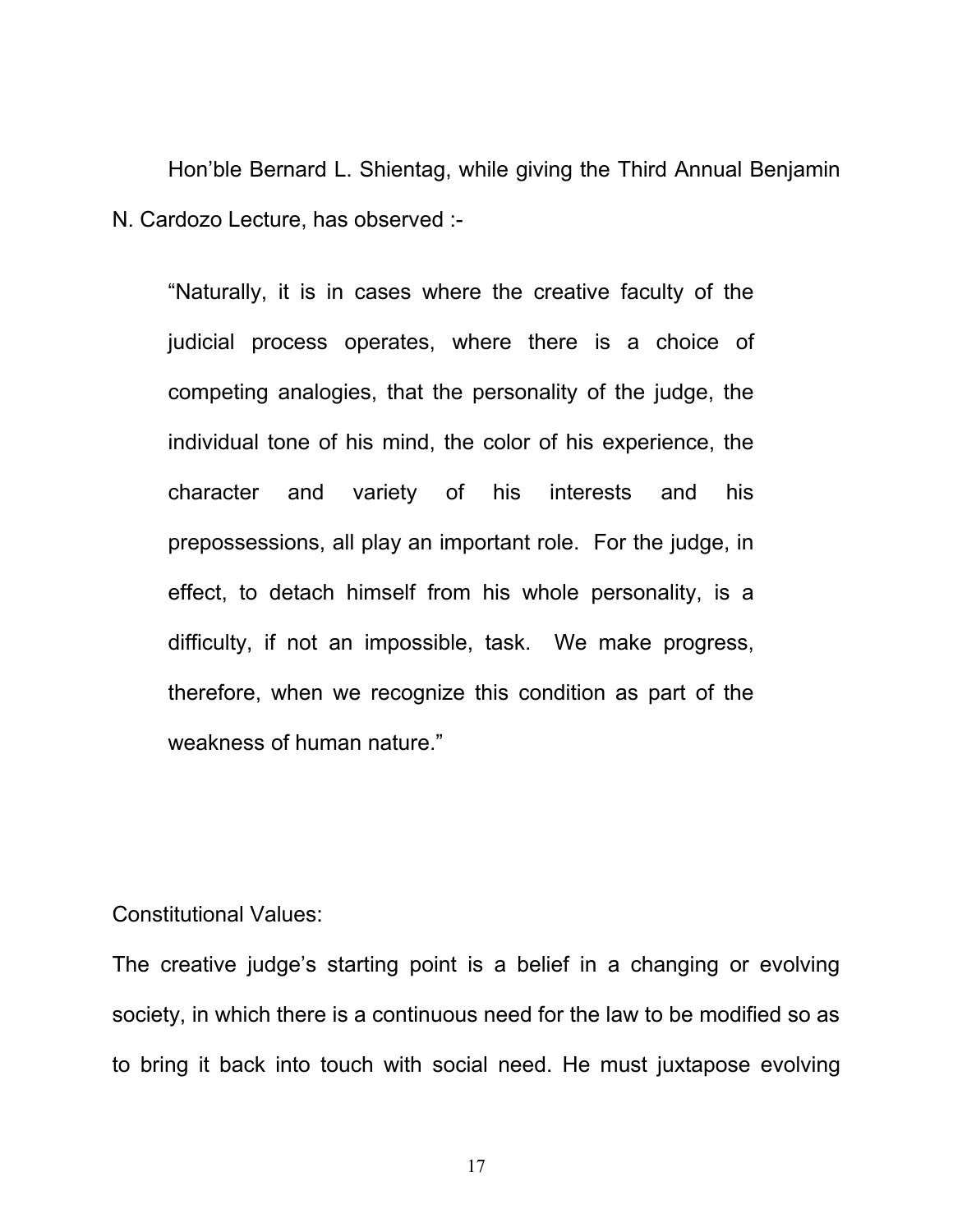societal needs with our resilient and visionary Constitutional principles which have stood the test of time.

I may again quote Justice Cardozo. He wrote in one of his lectures on the Nature of the Judicial Process :-

"The great tides and currents which engulf the rest of the men, do not turn aside in their course and pass the judges by. My duty as a judge may be to objectivity in law, not my own aspirations and convictions and philosophies, but the aspirations and convictions and philosophies of the men and women of my time. Hardly shall I do this well if my own sympathies and beliefs and passionate devotions are with a time that is past".

Although decisions may be reversed by an appellate court, a disadvantage a judge often faces is the lack of feedback on his work. The nature of his work is such that even if he performs his duties to the best of his abilities and follows all procedures and laws he is perhaps going to leave one party less satisfied than the other. Complaints from litigants, praise from lawyers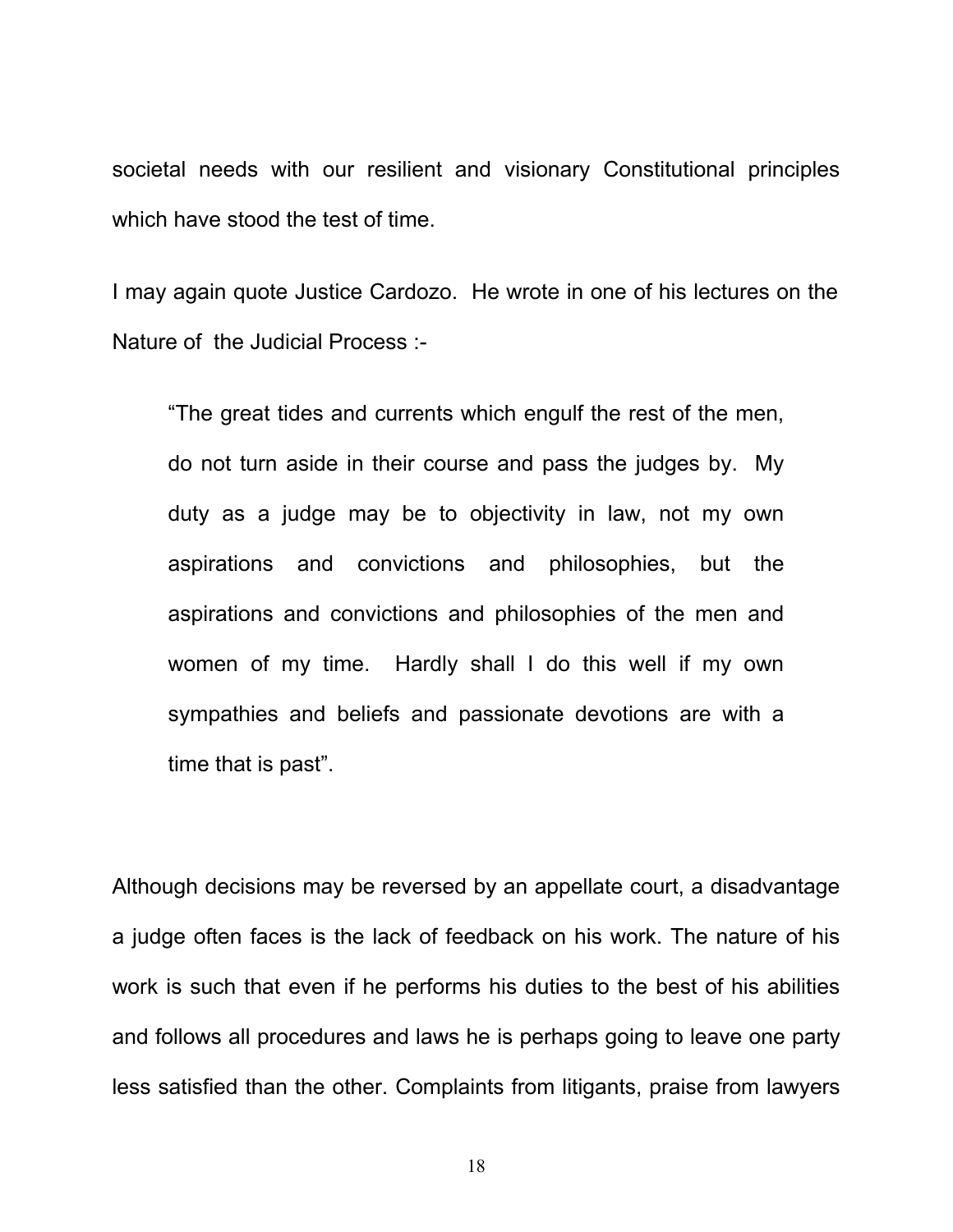or writings in the press which could go either way are seldom indicators of the quality of our work. Thus while we self-evaluate our work we must take on the role of becoming one's own critic. We must also look to our peers in the judiciary as well as the academia for an honest evaluation of our work.

People can come to the courts to redress their grievances. It is not only important they are heard, but it is important, they believe they have been heard. Studies show courteous listening may be more important to the party than the result. This technique may take cultivation, but once developed contributes strongly toward the parties' notion that they have received a fair trial.

Quite often there is criticism that judges are not punctual. Once a judge gets the reputation of being late, it is very difficult to change things and the whole system becomes lethargic. There is also serous complaint that judgments are not delivered in time and in many matters arguments have been made months before but judgments are awaited. There is nothing more distressing than the spectacle of a judge who is indecisive, particularly on matters which are mostly routine and which should be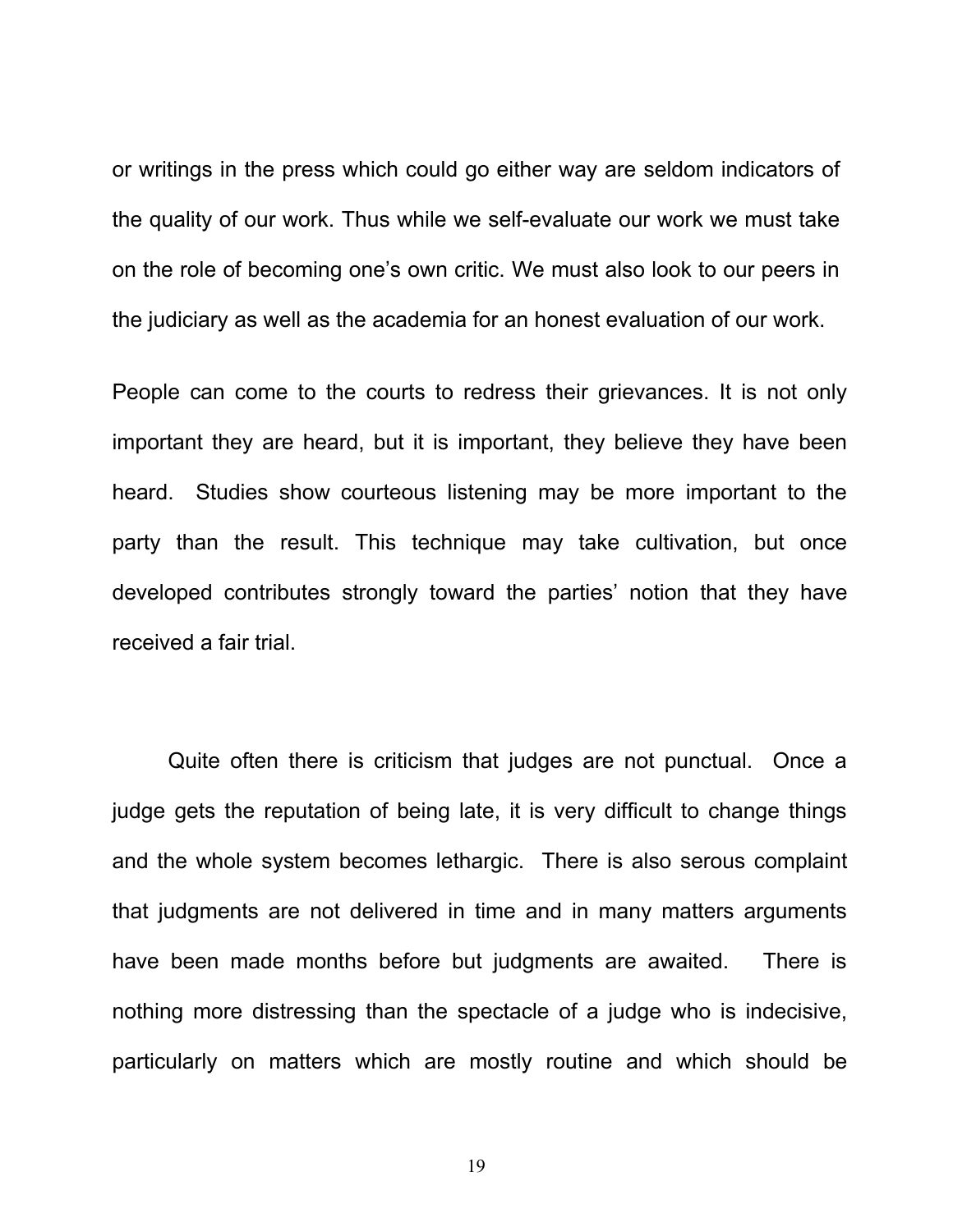disposed of almost instinctively as intellectual reflexes. The fact that judgments should be delivered within reasonable time will greatly improve the system.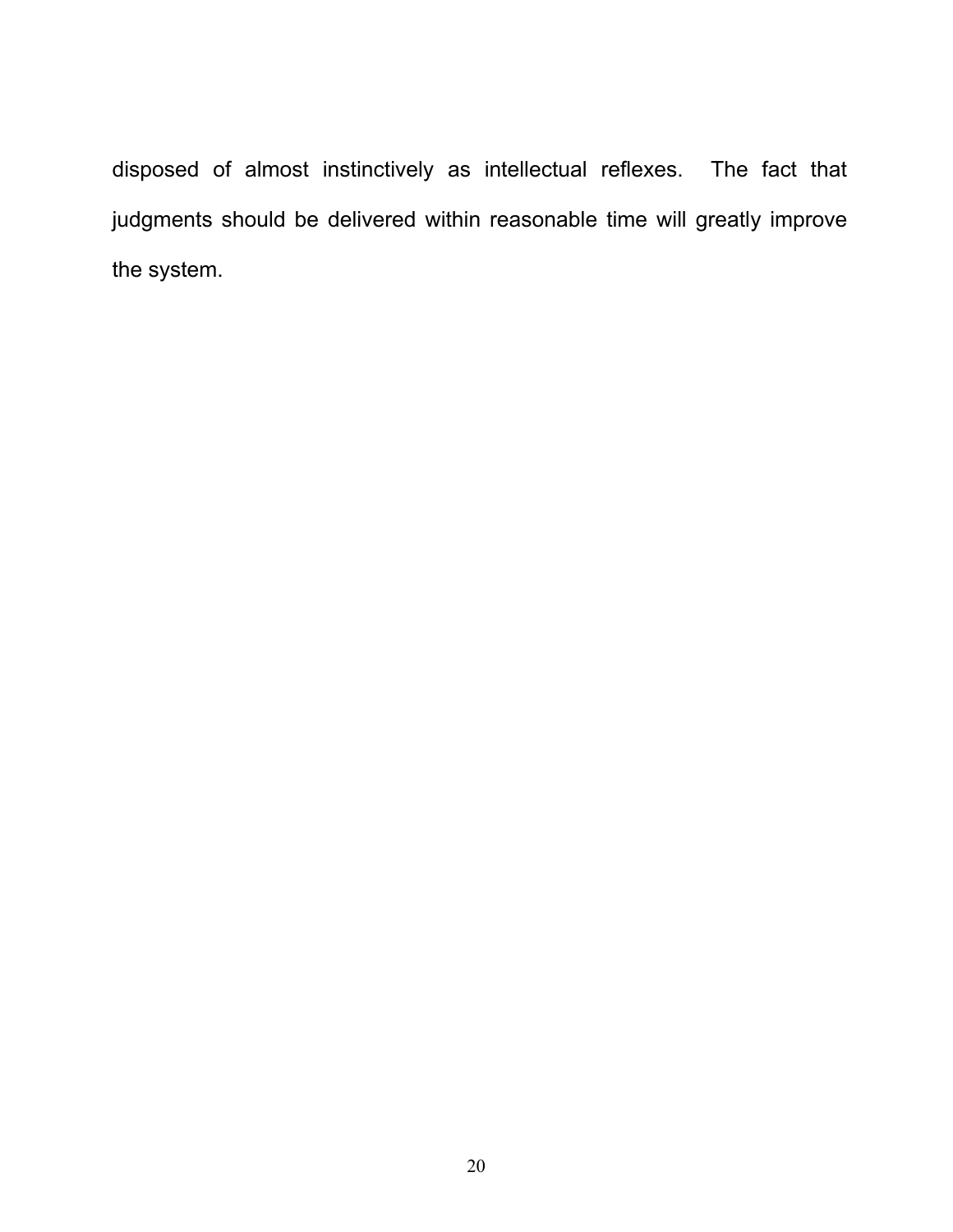**Let us now briefly examine the approaches followed by various jurisdictions towards judicial ethics.** 

#### **USA**

The American Bar Association formulated its Canons of Judicial Ethics for the first time in 1924. However, these canons were intended more as guidelines than statutory restrictions and therefore their applicability was limited as they did not address complex ethical issues. Consequently, the Model Code of Judicial Conduct was introduced by the ABA inn 1972 to meet these challenges. This Code applies to all officers of the judicial system and non lawyer judges such as town justices and justices of the peace with the exception for part-time judges, judges pro tempore, and retired judges. This Code provides that judges should uphold judicial independence and integrity, avoid impropriety and the appearance of impropriety, and be impartial and diligent in performing their duties. The District of Columbia, the Federal Judicial Conference and as many as 47 states have adopted this code with minor changes. The ABA undertook a revision of the 1972 Code taking societal changes into account and the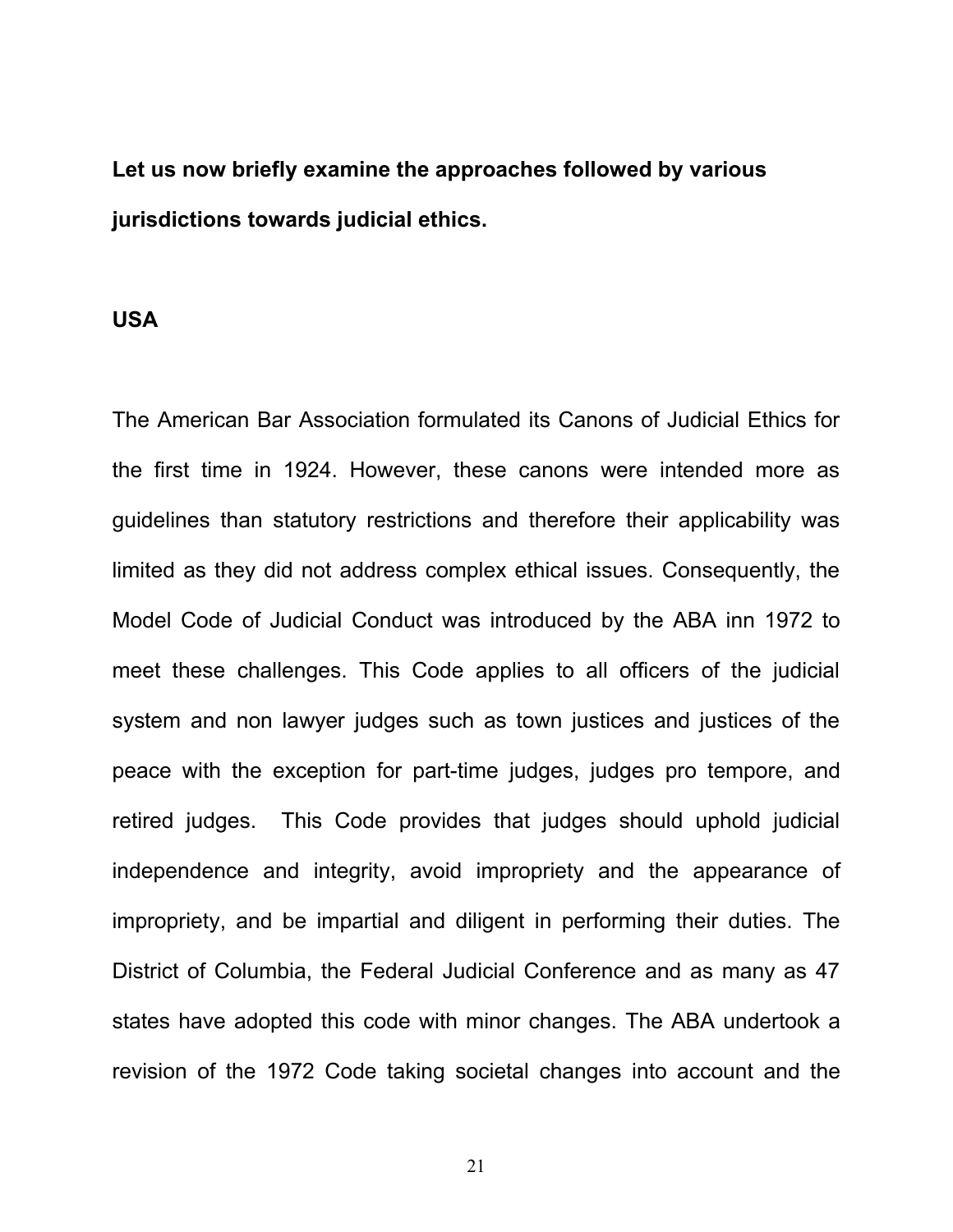new Model Code of Judicial Conduct was adopted by it in 1990. However, in the absence of specific jurisdictions statutorily adopting it, the Code is limited in its applicability.

#### **CANADA**

The Canadian Judicial Council which consists of all the chief justices and associate chief justices in Canada was instrumental in the creation of the Canadian Judicial ethical Principles in 1971 to deal with the issue of discipline and education of judges. Interestingly, after extensive debate and consideration including inputs from the Bertha Wilson Committee and the Working Committee of the Canadian Judicial Council, the Judicial Council decided against a elaborate code of ethics based on the American model and in its place adopted the Ethical Principles in 1998.

These principles draw inspiration from the *Magna Carta* which set out that that judges well-versed in the law be appointed and from the Act of Settlement, of 1701 that prohibited the arbitrary removal of judges by the crown; thus paving the way for the establishment of an independent judiciary.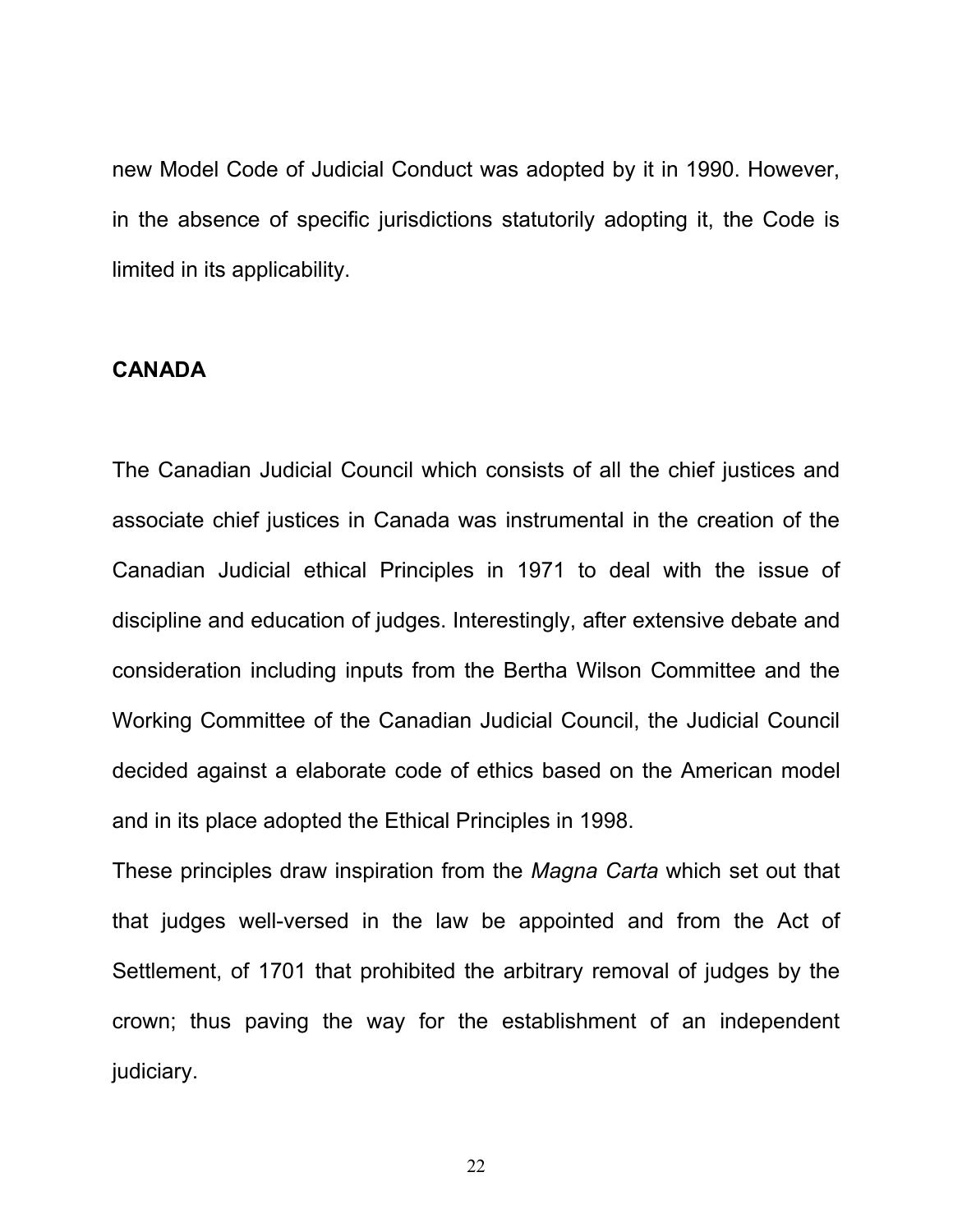The Canadian Judicial Council's "Ethical Principles for Judges" states in its foreword

*"The ability of Canada's legal system to function effectively and to deliver the kind of justice that Canadians need and deserve depends in large part on the ethical standards of our judges.… The adoption of a widely accepted ethical frame of reference helps the Council fulfill its responsibilities and ensures that judges and the public alike are aware of the principles by which judges should be guided in their personal and professional lives."*

It is interesting to draw a brief comparison between the Model Code of Judicial Conduct 1990 of the ABA and the Canadian model. The American Federal Code mainly delves on the following canons:

*Canon 1: A judge should uphold the integrity and independence of the judiciary;* 

*Canon 2: A judge should avoid impropriety and the appearance of impropriety in all activities;* 

*Canon 3: A judge should perform the duties of the office impartially and*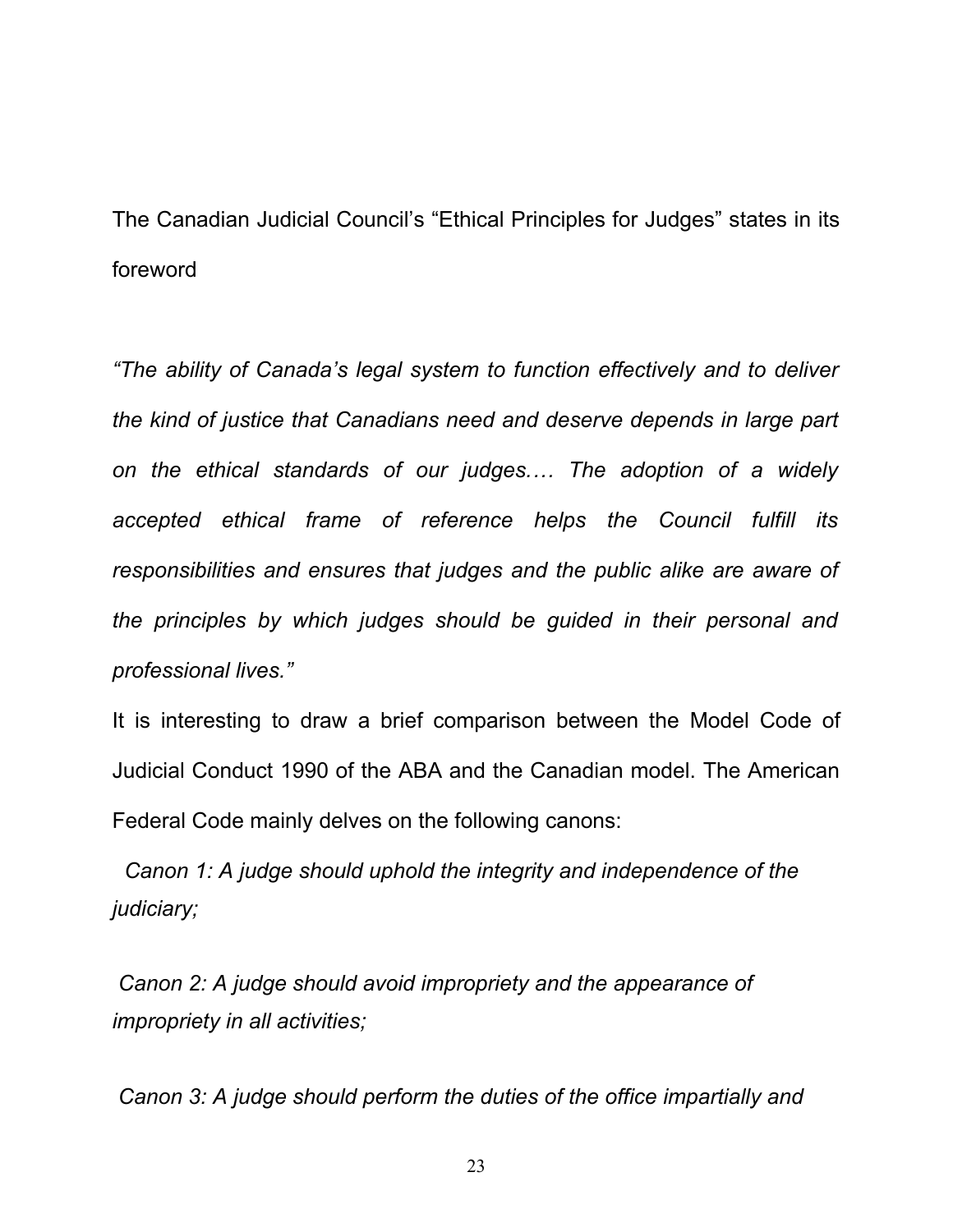#### *diligently;*

*Canon 4: A judge may engage in extra-judicial activities to improve the law, the legal system, and the administration of justice;* 

*Canon 5: A judge should regulate extra-judicial activities to minimize the risk of conflict with judicial duties;* 

# *Canon 6: A judge should regularly file reports of compensation received for law-related and extra-judicial activities;*

*Canon 7: A judge should refrain from political activities.* 

While the Canadian Ethical Principles has developed five core principles namely, (i) judicial independence; (ii) integrity; (iii) diligence; (iv) equality; and (v) impartiality. Impartiality in the American Code is encapsulated in canons 5, 6, and 7. The American Code is a detailed document and forms the primary basis for initiating disciplinary action for ethical misconduct in comparison to the brief statement of ethical principles adopted by Canada. However, it may be noted that both systems have worked efficiently even though codification of ethical principles in Canada is not as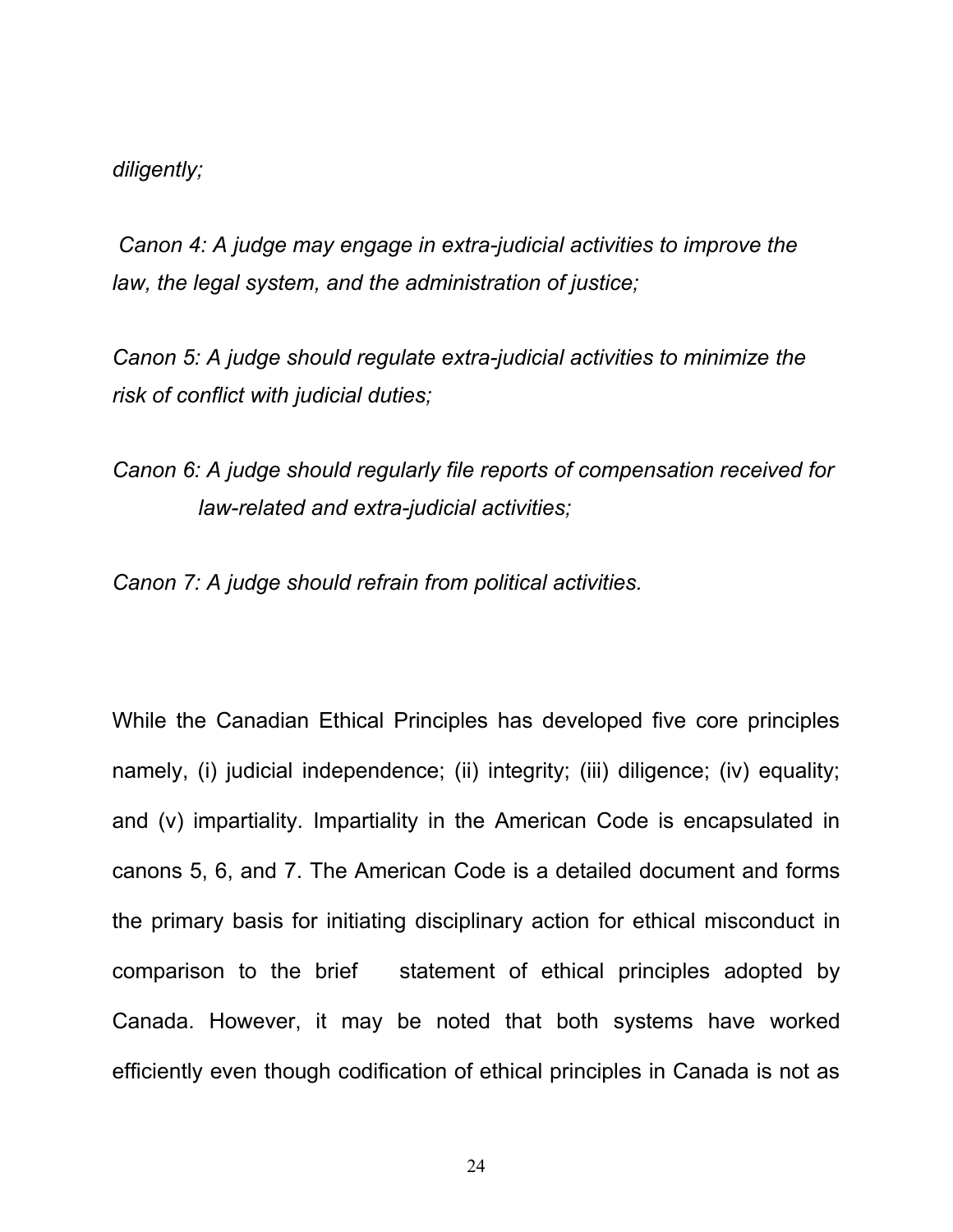detailed.

#### **AUSTRALIA**

It may also be noted that the Australian 'Guide to Judicial conduct' draws heavily from the Canadian Ethical Judicial Principles as well as from the writings of Justice J. B. Thomas of Australia and Prof. Wood of the University of Melbourne. The Australian guide aspires for high standards of conduct for the community to have confidence in its judiciary. It provides members of the judiciary with practical guidance about conduct expected of them as holders of judicial office and also takes into account the changes that have occurred in community standards over the years. It assumes a high level of common understanding on the part of judges of basic principles of judicial conduct. It also addressed issues upon which there is greater likelihood of uncertainty.

The Australian principles applicable to judicial conduct find foundation in three core values.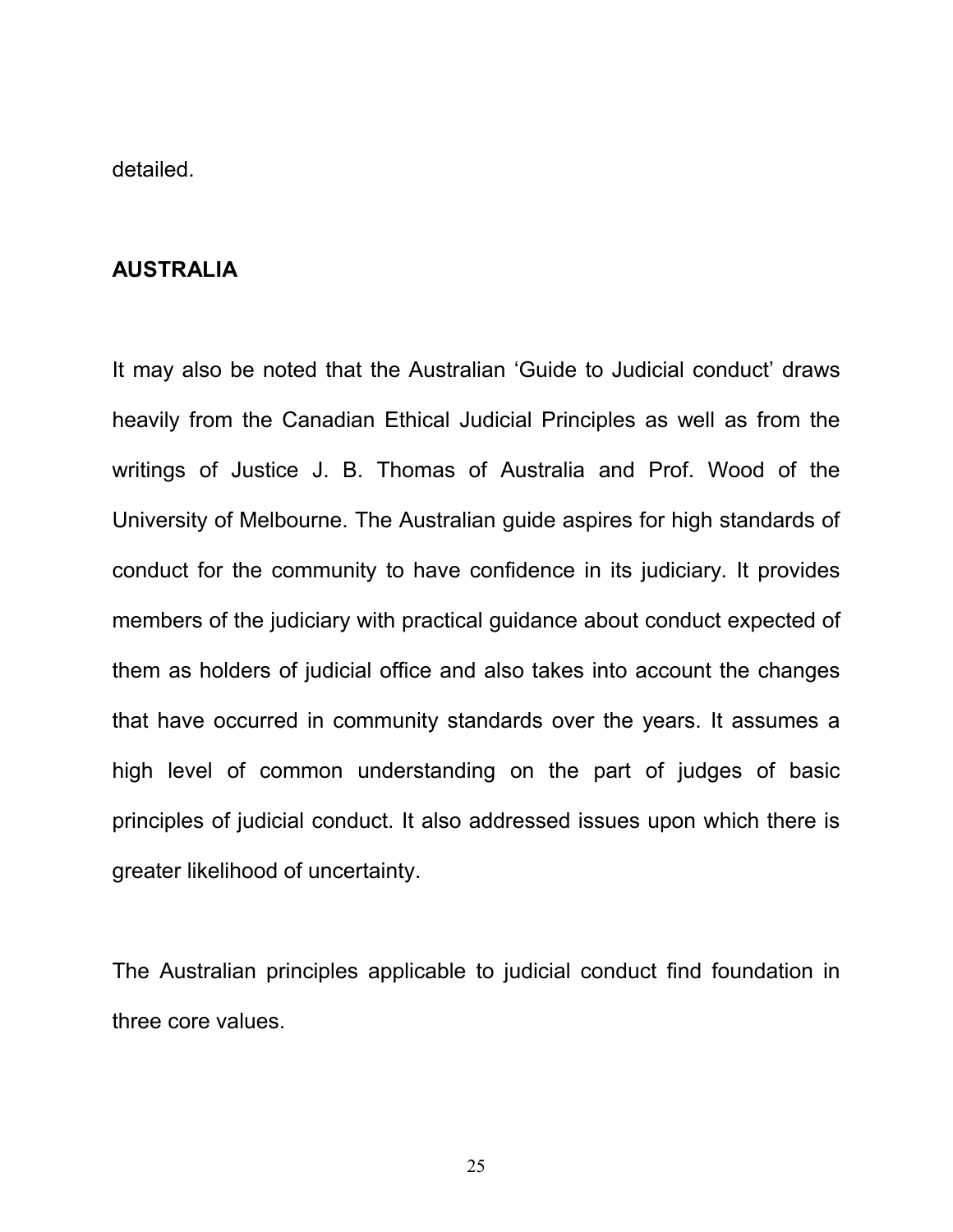- a. To uphold public confidence in the administration of justice
- b. To enhance public respect for the institution of the judiciary and.
- c. To protect the reputation of individual judicial officers and of the judiciary.

The Australian Guide rests on the premise that a judge is primarily accountable to the law which he or she must administer in accordance with the terms of the judicial oath. It also asserts that judges subject to judicial restraints must engage themselves with the community. It asserts that, *"a public perception of judges as remote from the community they serve has the potential to put at serious risk the public confidence in the judiciary that is the cornerstone of our democratic society"* It was noted a majority of Australian judges subscribed to this view.

However, the principles that the primary responsibility of deciding whether or not a particular activity or course of conduct is appropriate or not rests with the judge, though it does strongly recommends consultation with judges and preferably with the head of their jurisdiction.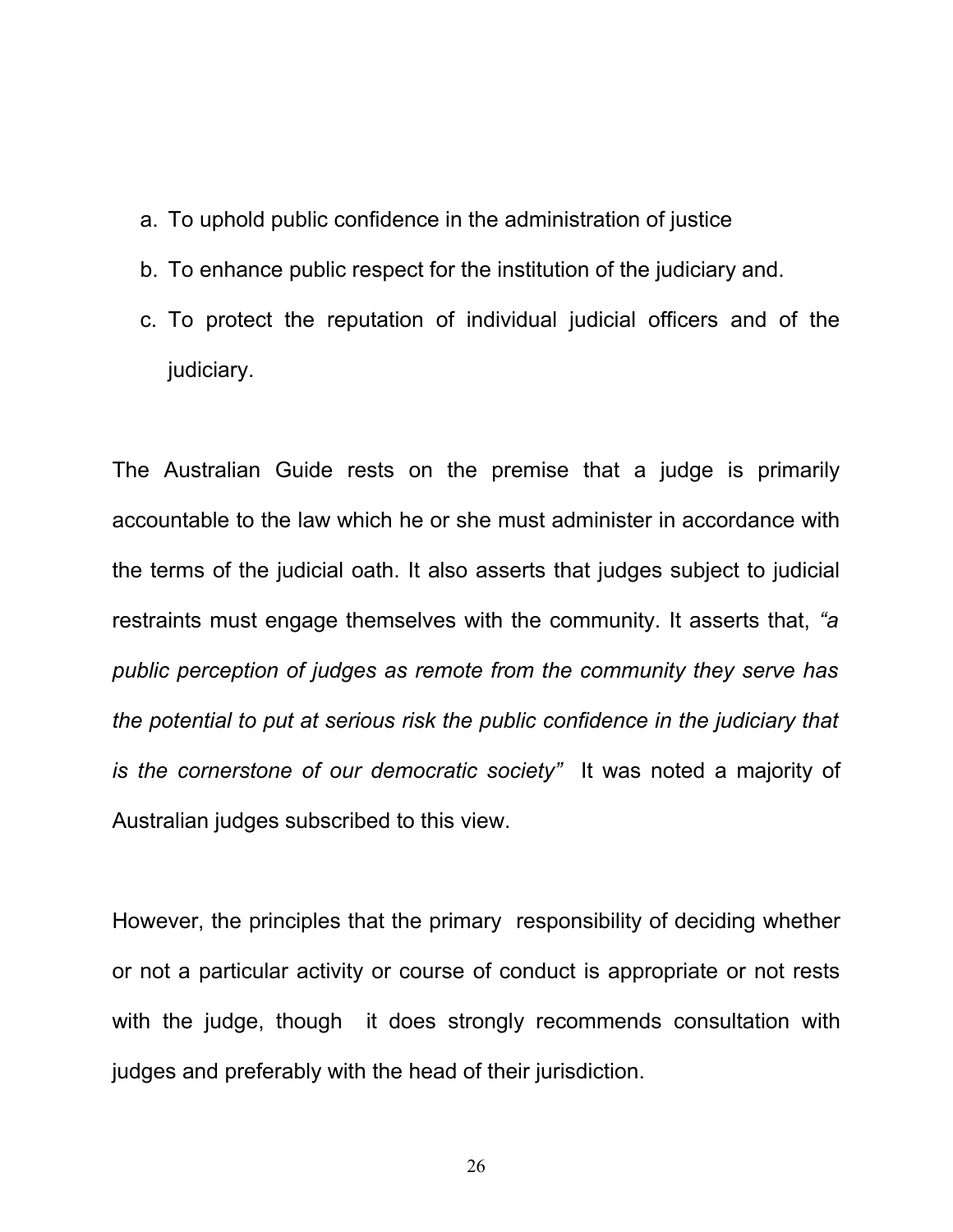#### **THE BEIJING PRINCIPLES**

Another important document that we must take into account is the Beijing Statement of Principles of Independence of the Judiciary. Though the statement's primary focus is on the independence of the judiciary we must take serious note of it as it must be appreciated that the judiciary can only draw its independence and legitimacy from the ethical stature that it enjoys in polity and society.

The decision to formulate the Beijing statement of principles of the independence of the judiciary was made during the 4<sup>th</sup> conference of Chief Justices' of Asia and the Pacific held in Australia in 1991. The Principles draw inspiration from the Tokyo Principles formulated by LAWASIA Human Rights Standing Committee. This statement has now been signed by 32 countries in the Asia pacific region. The primary goal of the statement is to leave aside differences in both legal and social traditions and to formulate a unanimous statement on the independence of the judiciary.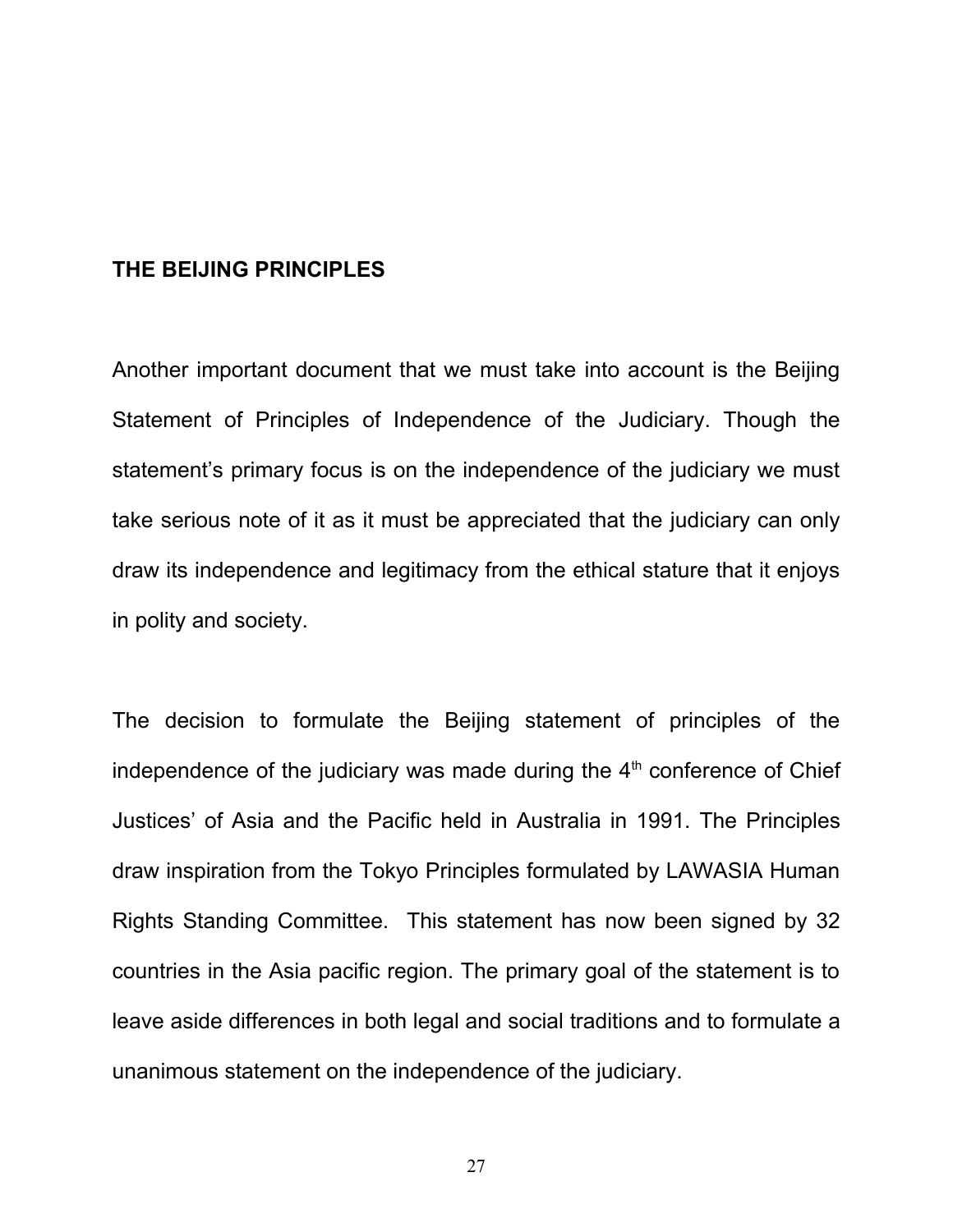It came about primarily because countries were wrestling with the complex challenges legal and judicial reform, including the key question of developing and refining the role and functions of the judiciary.

The Preamble to the statement aptly states that the organization and administration of justice in every country should be inspire by the following principles:

- The Charter of the United nations that *inter alia* states it s determination to establish conditions under which justice can be maintained to achieve international cooperation in promoting and encouraging respect for human rights and fundamental freedoms without any discrimination.
- The *Universal Declaration of Human Rights* that affirms the principle of equality before law, presumption of innocence and of the right to a fair and public hearing by a competent, independent and impartial tribunal established by law.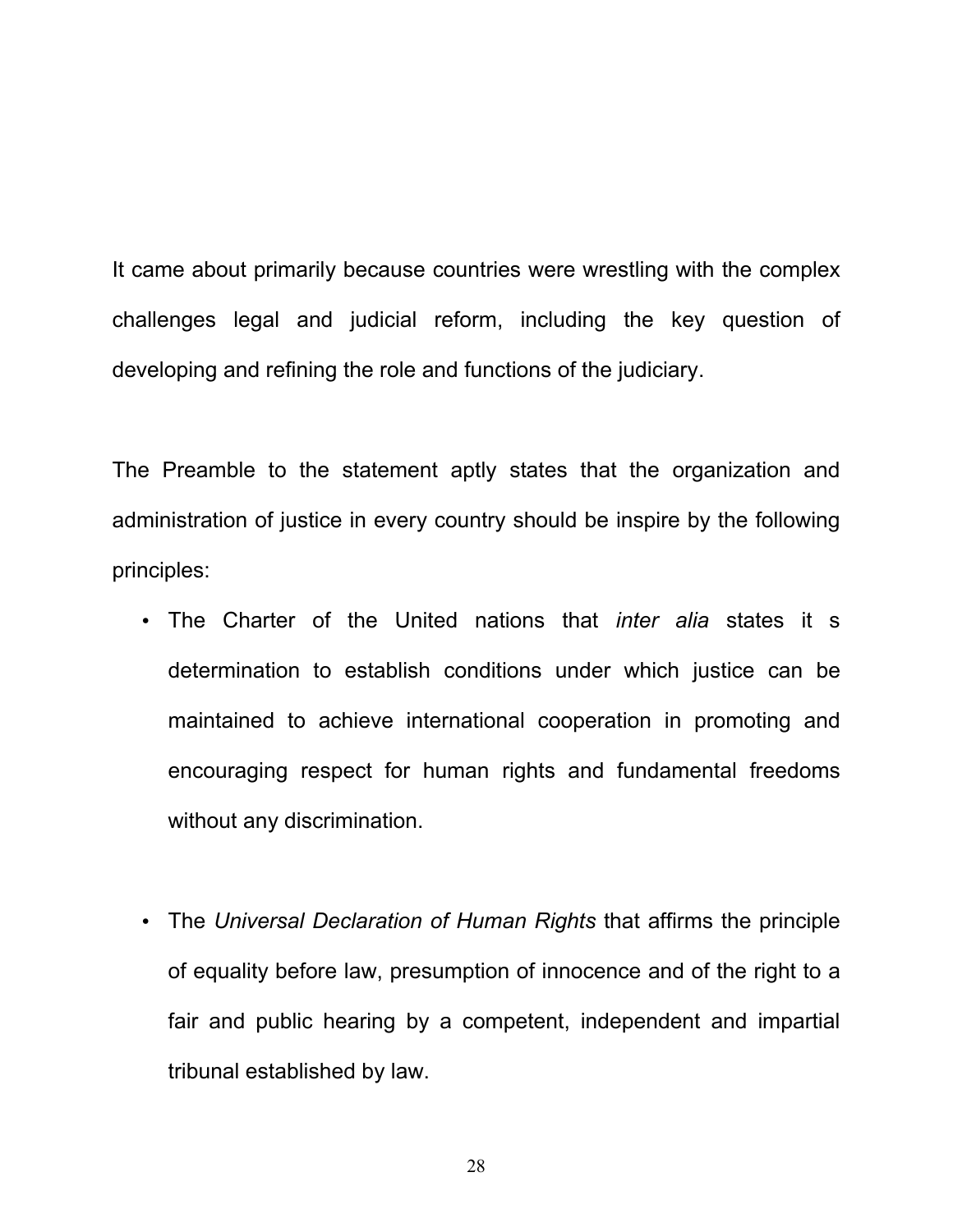• The *International Covenant on Economic, Social and Cultural Rights* and the *International Covenant on Civil and Political Rights* that guarantees the exercise of the above rights and the right to be tried without undue delay.

The United Nations and the Council of Europe took into consideration the American and Canadian Models while examining the issue of judicial ethics and prepared the Bangalore Principles of Judicial Conduct to which India is a signatory.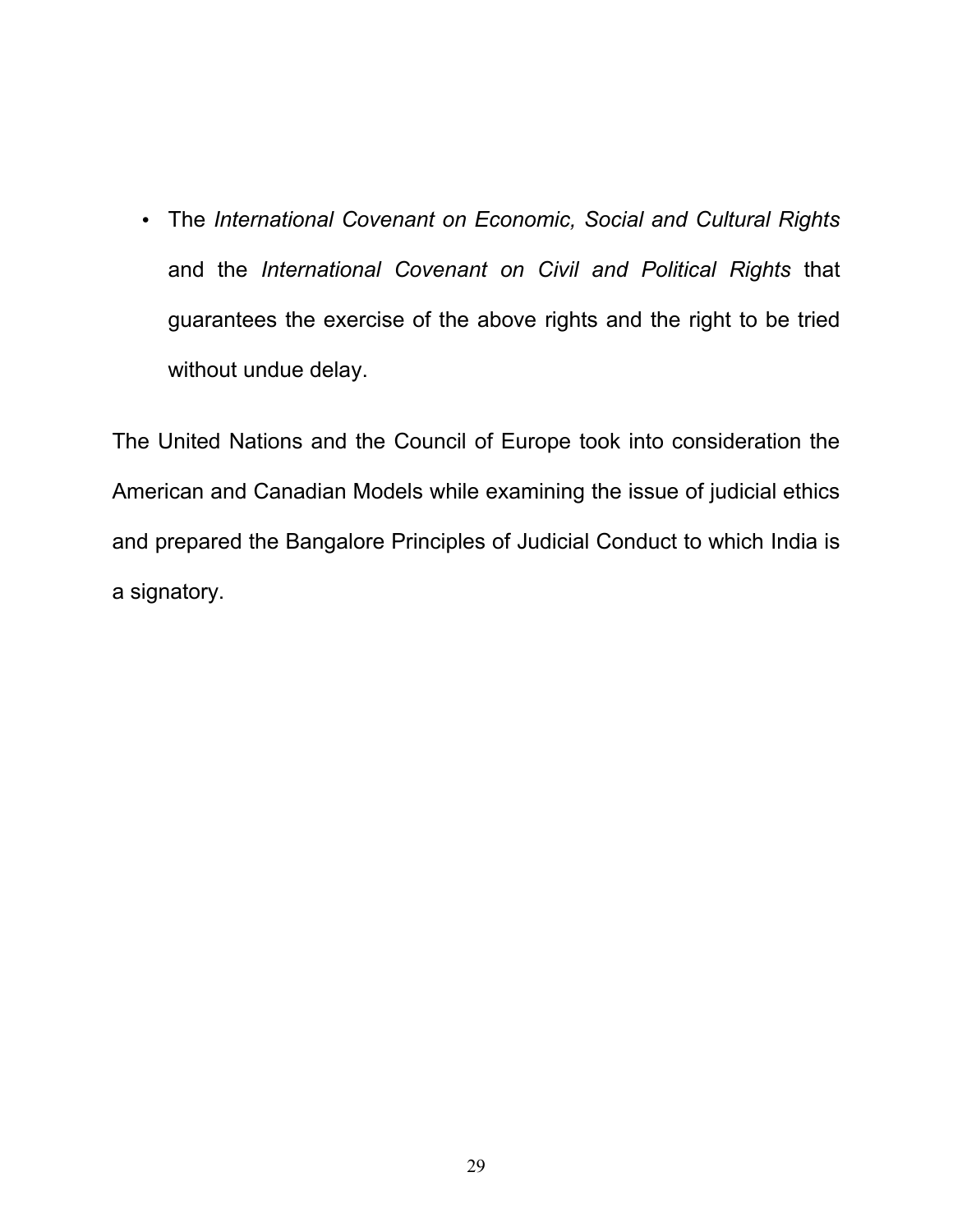#### **BANGALORE PRINCIPLES**

Although the Bangalore Draft Principles of Judicial Conduct were created in 2001 by the judges of the common law and was revised and adopted at the Round Table meeting of Chief Justices held at The Hague in 2002. These principles draw from the 'Restatement of Judicial Values 1999' (which will be discussed later in this paper) as also from the:

• The *Universal Declaration of Human Rights* that recognizes as fundamental the principle that everyone is entitled in full equality to a fair and public hearing by an independent and impartial tribunal, in the determination of rights and obligations and of any criminal charge;

#### as well as the

• *International Covenant on Civil and Political Rights* that guarantees that all persons shall be equal before the courts, and that in the determination of any criminal charge or of rights and obligations in a suit at law, everyone shall be entitled, without delay, to fair and public hearing by a competent, independent and impartial tribunal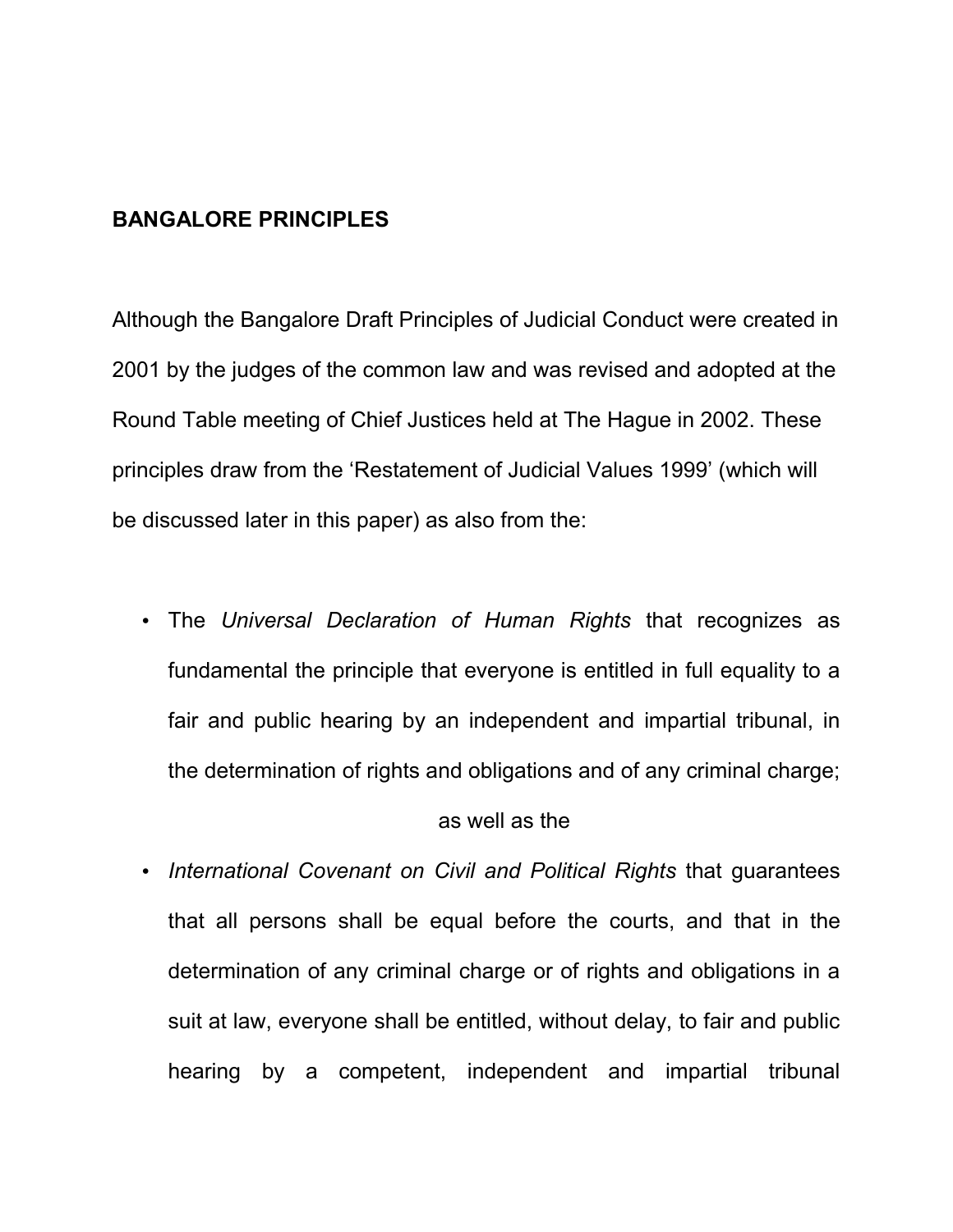#### established by law;

their main focus is to establish standards for ethical conduct of judges and to provide a framework of guidance to regulate judicial conduct. These principles also enable the members of the bar, the legislature and the citizens to better understand and appreciate the role of the judiciary. These principles are also intended to convey the impression that the judicial conduct is subject to high standards whose compliance is in turn governed in a speedy, systematic and non-arbitrary manner. The Bangalore principles embody the essential principles of independence; impartiality; integrity; integrity; propriety; equality; and competence and diligence.

#### **THE RESTATEMENT OF VALUES OF JUDICIAL LIFE**

'The Restatement of Values of Judicial Life' was a Charter adopted by Supreme Court in its Full Court Meeting in 1997 with the objective of serving as a guide of judicial conduct for judges. This Charter was also ratified and adopted by Indian Judiciary in the Chief Justices' Conference in 1999 as well as by all the High Courts. Though this Charter is only intended to provide general guidelines and is not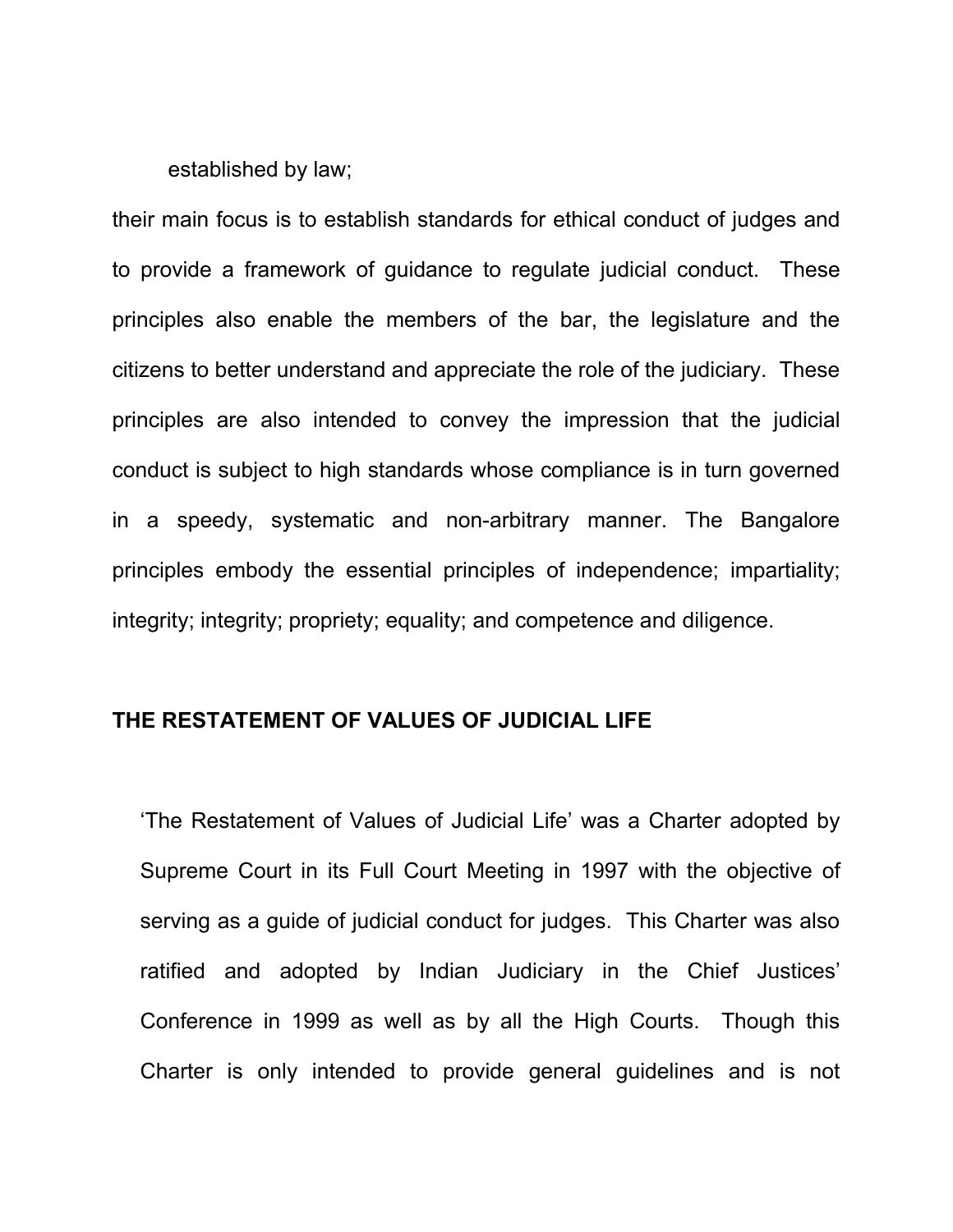exhaustive in nature, it does set out certain important limitations on the behaviour of judges.

#### **OATH**

One need not be reminded that the Judges of the High Courts and Supreme Court are also bound by the Oath that they take from Schedule III of our Constitution. The oath succinctly summarizes core judicial responsibilities in the following words; *" that I will duly and faithfully and to the best of my ability, knowledge and judgment perform the duties of my office without fear or favour, affection or ill will and that I will uphold the Constitution and the laws."*

Viewed in this context, the Indian model of judicial ethics draws a fine balance between establishing core principles, setting and adopting national and international guidelines; and following an unwritten code of the highest ethical standards established and crystallized through a rich tradition of judging drawing from our inner-conscience and our cherished constitutional values. Thus, the Indian judicial ethical values must be employed to act as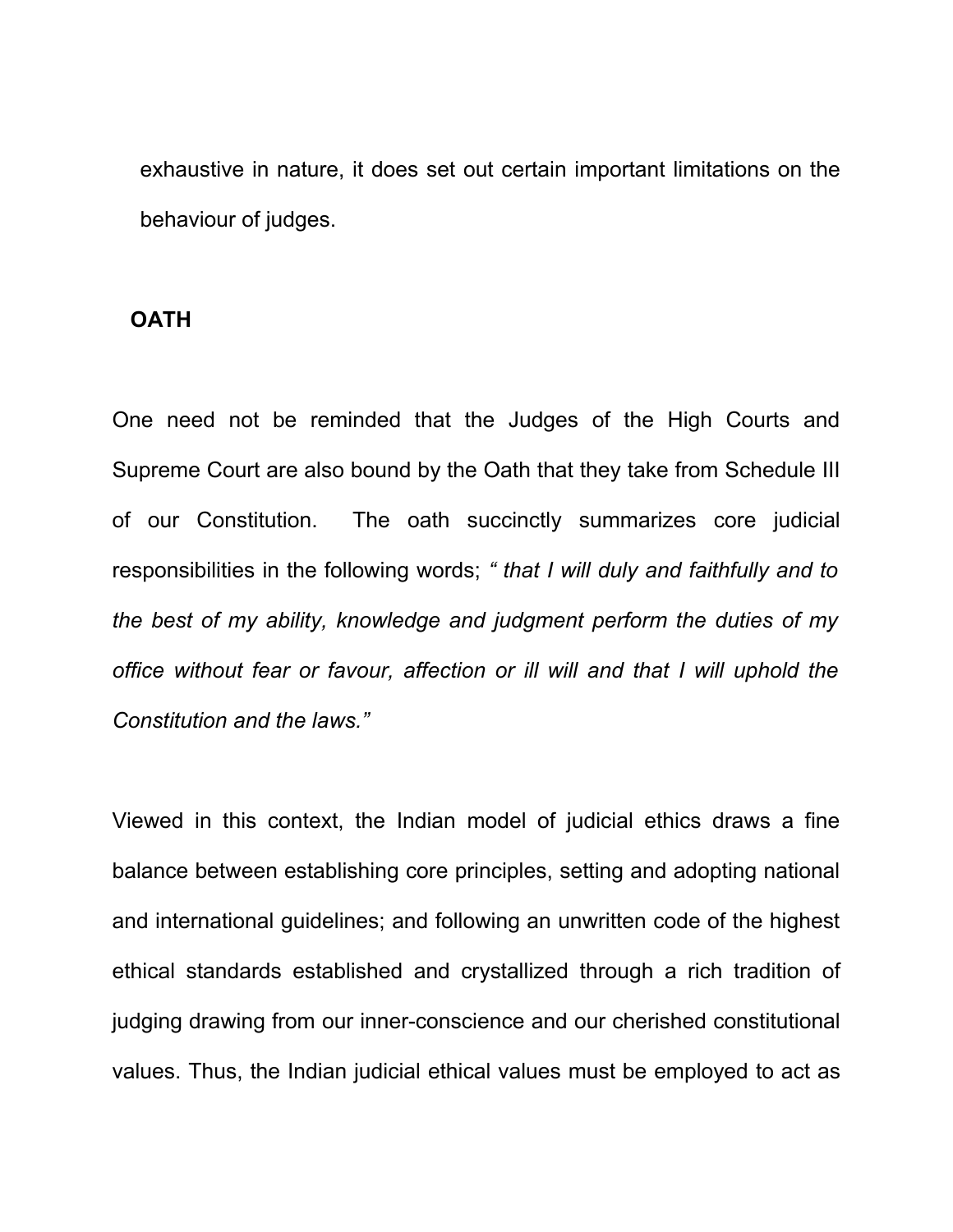means of furthering judicial independence in the interests of our citizens rather than as an instrument of superficial criticism.

It is for this reason that the Indian judiciary has established itself as strong, independent, impartial and informed judiciary that is highly respected for its functioning across the world. We, in India, are blessed with a highly ethical judiciary. It need not be emphasized that the good governance and the efficient working of the democratic machinery of a country is heavily dependent upon by the ethical standards or controls that are followed by its judiciary. Thus, it is incumbent upon every individual who is attached to this glorious institution to safeguard this institution and pass on the mantle of justice to future generation of jurists with its glory unblemished.

I may quote the words of Hon'ble Chief Justice Murray Gleeson of the High Court of Australia :-

"Confidence in the judiciary does not require a belief that all judicial decisions are wise, or all judicial behaviour impeccable, any more than confidence in representative democracy requires a belief that all politicians are enlightened and concerned for the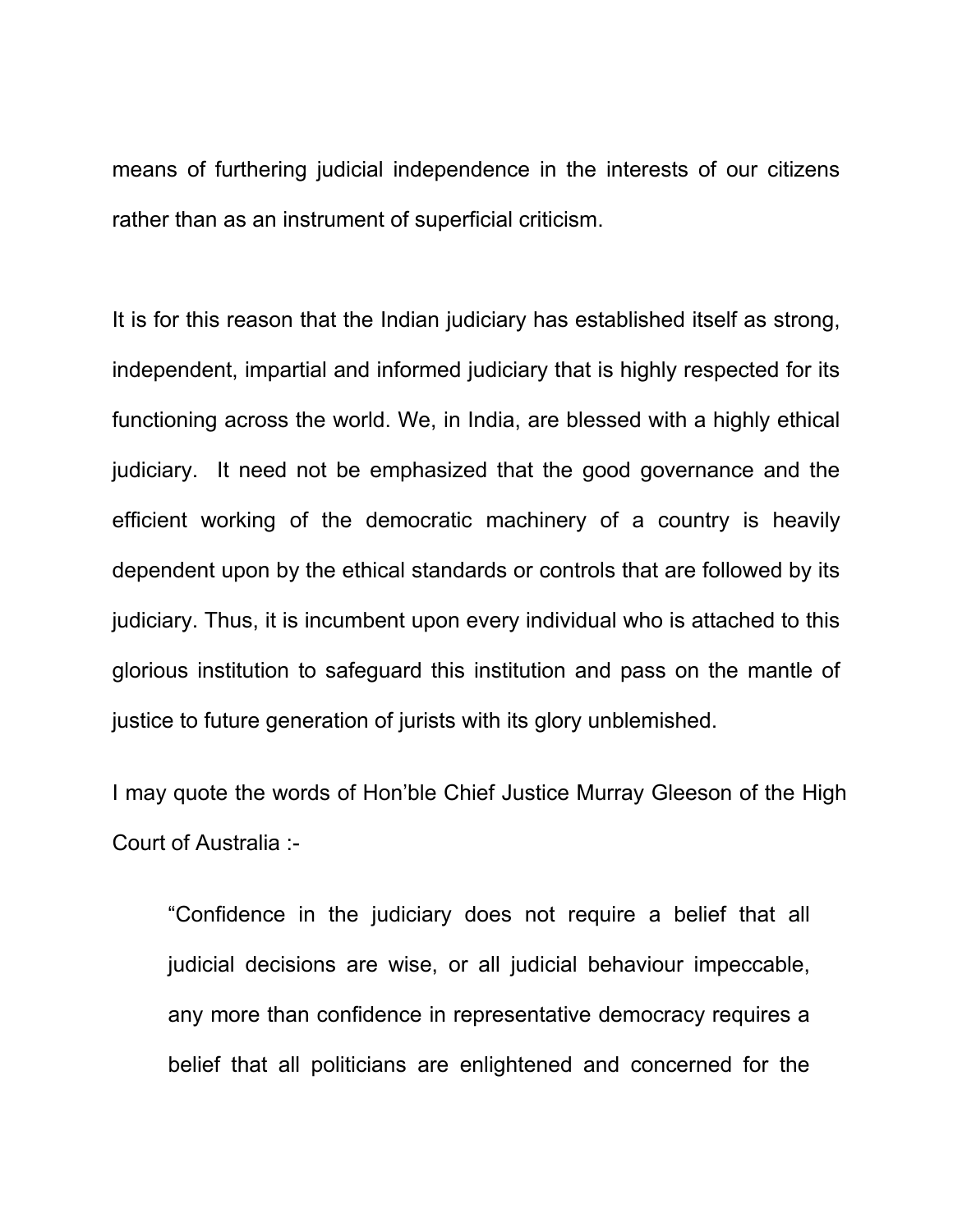public welfare. What it requires, however, is a satisfaction that the justice system is based upon values of independence, impartiality, integrity, and professionalism, and that, within the limits of ordinary human frailty, the system pursues those values faithfully. Courts and judges have a primary responsibility to conduct themselves in a manner that fosters that satisfaction. That is why judges place such emphasis upon maintaining both the reality and the appearance of independence and impartiality"

We must also note that the judicial system is not free from criticism. Like other public institutions, the judiciary must be subject to fair criticism and if the occasion demands, trenchant criticism. Scurrilous abuse of particular members of the judiciary or attack which questions the integrity of judicial institutions undermine public confidence in the courts and acceptance of their decisions. This does not mean that the court should be immune from criticism. But these critics should keep in mind that the judiciary plays a pivotal role in maintaining the rule of law and those who hold positions of power and influence in the country have a responsibility to ensure that this institution survives and protects the valuable rights of the citizens of this